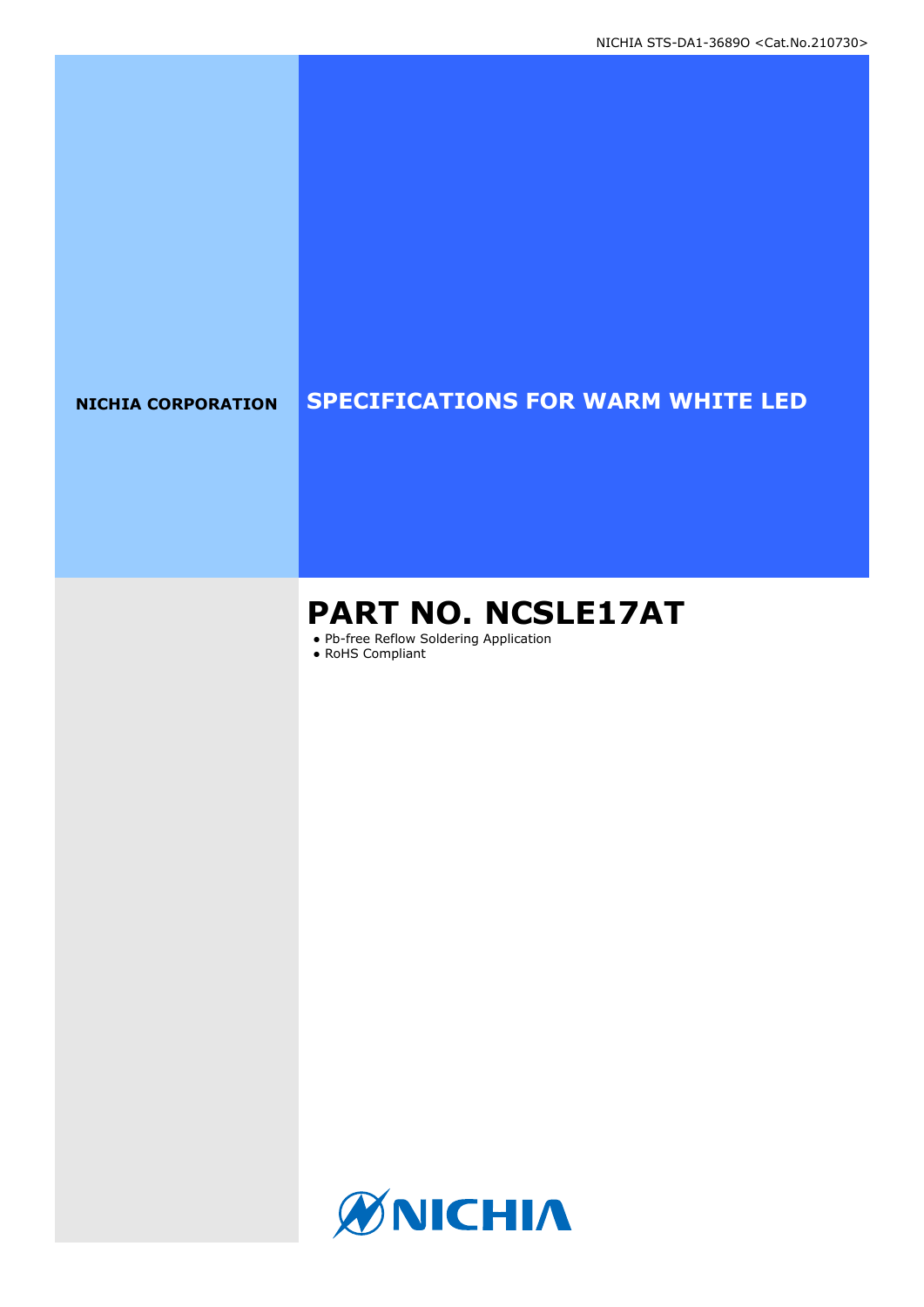### SPECIFICATIONS

#### (1) Absolute Maximum Ratings

| Item                         | Symbol                      | Absolute Maximum Rating | Unit |
|------------------------------|-----------------------------|-------------------------|------|
| <b>Forward Current</b>       | ΙF                          | 700                     | mA   |
| <b>Pulse Forward Current</b> | Ifp                         | 1000                    | mA   |
| Reverse Voltage              | $V_{R}$                     | 5                       |      |
| Power Dissipation            | P <sub>D</sub>              | 2.31                    | w    |
| Operating Temperature        | $\mathsf{T}_{\mathsf{opr}}$ | $-40 \sim 100$          | ۰c   |
| Storage Temperature          | $\mathsf{T}_{\mathsf{stq}}$ | $-40 \sim 100$          | ۰c   |
| Junction Temperature         | т.                          | 135                     | ۰ς   |

\* Absolute Maximum Ratings at  $T_c = 25$ °C.

 $*$  I<sub>FP</sub> conditions with pulse width ≤10ms and duty cycle ≤10%.

#### (2) Initial Electrical/Optical Characteristics

| Item                      |                           | Symbol         | Condition     | <b>Max</b><br><b>Typ</b> |                          | <b>Unit</b>              |  |
|---------------------------|---------------------------|----------------|---------------|--------------------------|--------------------------|--------------------------|--|
| Forward Voltage           |                           | $V_F$          | $I_F = 350mA$ | 3.0                      | -                        | $\vee$                   |  |
| <b>Reverse Current</b>    |                           | $I_{R}$        | $V_R = 5V$    | -                        |                          | μA                       |  |
|                           | Luminous Flux             | $\Phi_{\rm v}$ | $I_F = 350mA$ | 161                      |                          | lm                       |  |
| R70                       | Color Rendering Index     | $R_{a}$        | $I_F = 350mA$ | 72                       |                          |                          |  |
|                           | Luminous Flux             | $\Phi_{\rm v}$ | $I_F = 350mA$ | 143                      |                          | lm                       |  |
| R8000                     | Color Rendering Index     | $R_{a}$        | $I_F = 350mA$ | 82                       | $\overline{\phantom{a}}$ | $\overline{\phantom{a}}$ |  |
|                           | Luminous Flux             | $\Phi_{v}$     | $I_F = 350mA$ | 120                      |                          | Im                       |  |
| R9050                     | Color Rendering Index     | $R_{a}$        | $I_F = 350mA$ | 92                       |                          | ۰.                       |  |
|                           | Luminous Flux             | $\Phi_{v}$     | $I_F = 350mA$ | 107                      | -                        | lm                       |  |
| R9080                     | Color Rendering Index     | $R_{a}$        | $I_F = 350mA$ | 92                       | ۰                        | $\overline{\phantom{0}}$ |  |
|                           | $\boldsymbol{\mathsf{x}}$ |                | $I_F = 350mA$ | 0.4338                   | -                        |                          |  |
| Chromaticity Coordinate   | $\vee$                    |                | $I_F = 350mA$ | 0.4030                   |                          |                          |  |
| <b>Thermal Resistance</b> |                           | $R_{\theta$ JC |               | 0.5                      | 1.0                      | °C/W                     |  |

 $*$  Characteristics at T<sub>c</sub>=25°C.

\* Luminous Flux value as per CIE 127:2007 standard.

\* Chromaticity Coordinates as per CIE 1931 Chromaticity Chart.

\* The thermal resistance value (R<sub>θJC</sub>) is used to perform logical analysis (e.g. computer-based thermal analysis simulation) and represents a thermal resistance between the die to the  $T_c$  measurement point (PCB used: Aluminum PCB t=1.5mm, Insulating layer t=0.12mm).

\* For more details on thermal resistance, see CAUTIONS, (6) Thermal Management.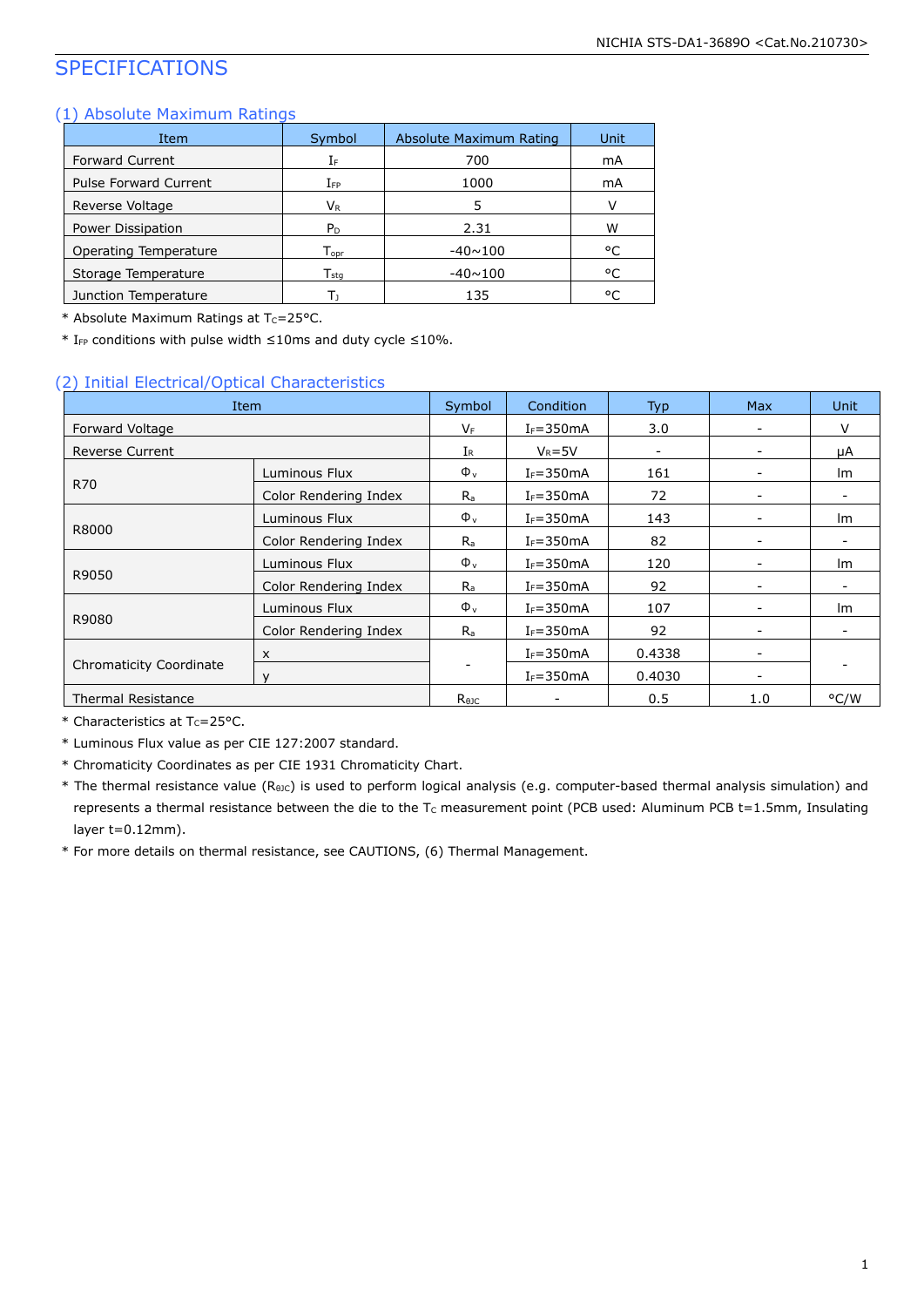### RANKS

| Item                  | Rank              |                | Min | Max | Unit |  |
|-----------------------|-------------------|----------------|-----|-----|------|--|
|                       | M21               |                | 3.2 | 3.3 |      |  |
|                       | M1                |                | 3.0 | 3.2 |      |  |
| Forward Voltage       | L2                |                | 2.8 | 3.0 | V    |  |
|                       | L12               |                | 2.7 | 2.8 |      |  |
| Reverse Current       | $\qquad \qquad -$ |                | -   | 50  | μA   |  |
|                       | <b>B17</b>        |                | 170 | 180 |      |  |
|                       | <b>B16</b>        |                | 160 | 170 |      |  |
|                       | <b>B15</b>        |                | 150 | 160 |      |  |
|                       | <b>B14</b>        |                | 140 | 150 |      |  |
|                       | <b>B13</b>        |                | 130 | 140 |      |  |
|                       | <b>B12</b>        |                | 120 | 130 |      |  |
| Luminous Flux         | <b>B11</b>        |                | 110 | 120 | Im   |  |
|                       | <b>B10</b>        |                | 100 | 110 |      |  |
|                       | <b>B09</b>        |                | 90  | 100 |      |  |
|                       | <b>B08</b>        |                | 80  | 90  |      |  |
|                       | <b>B07</b>        |                | 70  | 80  |      |  |
|                       | <b>B06</b>        |                | 60  | 70  |      |  |
|                       | <b>R70</b>        | $R_a$          | 70  |     |      |  |
|                       |                   | $R_{a}$        | 80  |     |      |  |
|                       | R8000             | R <sub>9</sub> | > 0 |     |      |  |
| Color Rendering Index |                   | $R_{a}$        | 90  |     |      |  |
|                       | R9050             | R9             | 50  |     |      |  |
|                       |                   | $R_{a}$        | 90  |     |      |  |
|                       | R9080             | R <sub>9</sub> | 80  |     |      |  |

#### Color Ranks

The color ranks have chromaticity ranges within 3-step MacAdam ellipse.

|                        |   | Rank     | Rank     | Rank     | Rank     | Rank     | Rank     |
|------------------------|---|----------|----------|----------|----------|----------|----------|
|                        |   | sm1836c  | sm203    | sm223    | sm273    | sm303    | sm353    |
| Center Point           | x | 0.5433   | 0.5270   | 0.5018   | 0.4578   | 0.4338   | 0.4073   |
|                        |   | 0.4087   | 0.4130   | 0.4153   | 0.4101   | 0.4030   | 0.3917   |
| Minor Axis             | a | 0.003963 | 0.003978 | 0.004002 | 0.004056 | 0.004107 | 0.004098 |
| Major Axis             | b | 0.007047 | 0.007062 | 0.007206 | 0.007872 | 0.008391 | 0.008796 |
| Ellipse Rotation Angle | Φ | 133.5    | $-43.56$ | $-39.89$ | $-36.05$ | $-36.00$ | $-35.47$ |

|                               |   | Rank<br>sm403 | Rank<br>sm453 |  |
|-------------------------------|---|---------------|---------------|--|
|                               | x | 0.3818        | 0.3611        |  |
| Center Point                  |   | 0.3797        | 0.3658        |  |
| Minor Axis                    | a | 0.004071      | 0.003852      |  |
| Major Axis                    | b | 0.009282      | 0.009009      |  |
| <b>Ellipse Rotation Angle</b> | Ф | $-35.95$      | -34.33        |  |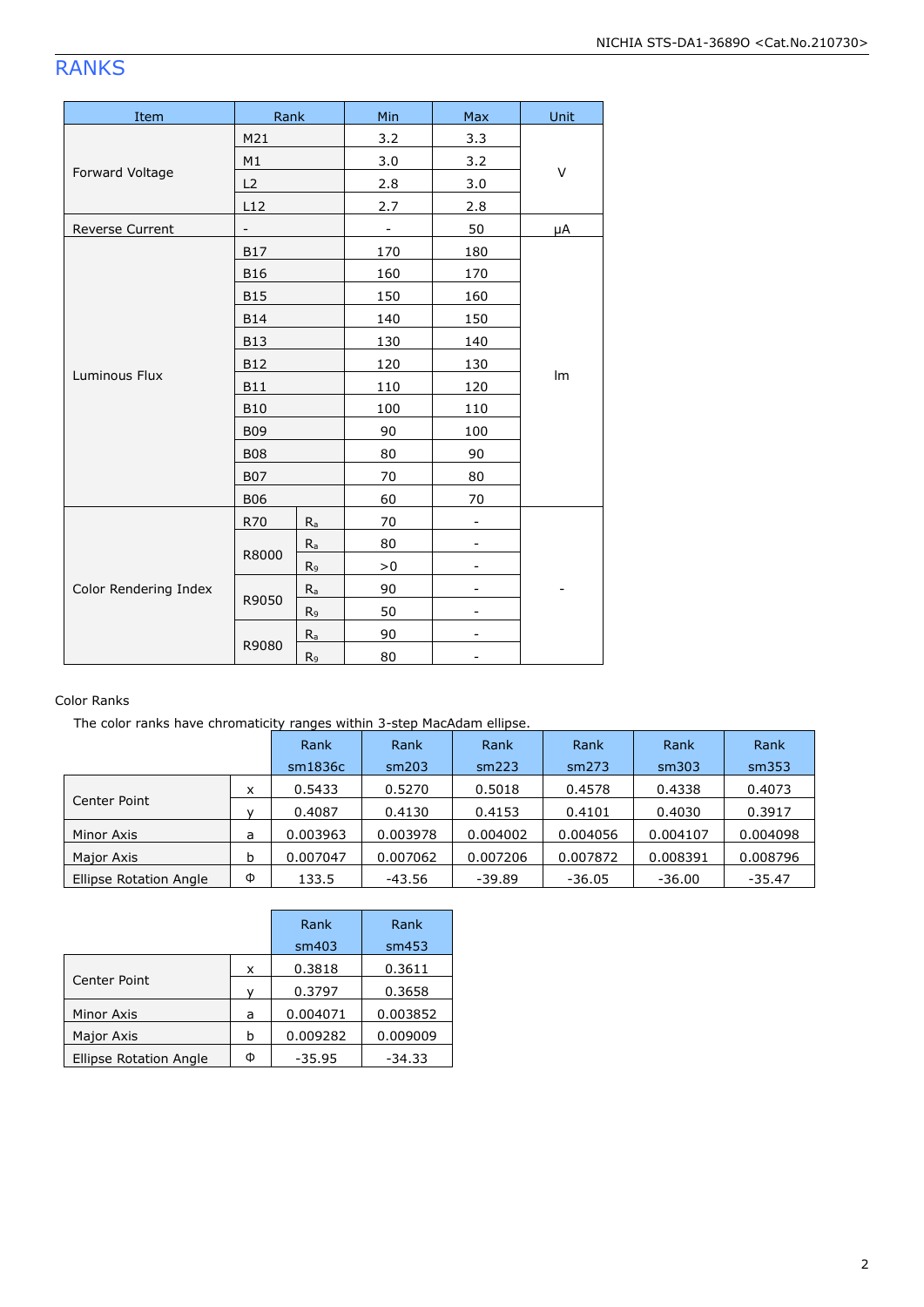| The color ranks have chromaticity ranges within 5-step MacAdam ellipse. |   |          |          |          |          |          |          |  |  |
|-------------------------------------------------------------------------|---|----------|----------|----------|----------|----------|----------|--|--|
|                                                                         |   | Rank     | Rank     | Rank     | Rank     | Rank     | Rank     |  |  |
|                                                                         |   | sm1856ca | sm1856cb | sm1856cc | sm1856cd | sm1856ce | sm1856cf |  |  |
|                                                                         | x | 0.5433   |          |          |          |          |          |  |  |
| Center Point                                                            |   | 0.4087   |          |          |          |          |          |  |  |
| Minor Axis                                                              | a |          | 0.006605 |          |          |          |          |  |  |
| Major Axis                                                              | b |          | 0.011745 |          |          |          |          |  |  |
| Ellipse Rotation Angle                                                  | Φ |          |          |          | 133.5    |          |          |  |  |

|                        |              | Rank    | Rank     | Rank    | Rank    | Rank    | Rank    |  |  |  |
|------------------------|--------------|---------|----------|---------|---------|---------|---------|--|--|--|
|                        |              | sm2050a | sm2050b  | sm2050c | sm2050d | sm2050e | sm2050f |  |  |  |
|                        | x            |         | 0.5270   |         |         |         |         |  |  |  |
| Center Point           | $\mathbf{v}$ | 0.4130  |          |         |         |         |         |  |  |  |
| Minor Axis             | a            |         | 0.006630 |         |         |         |         |  |  |  |
| Major Axis             | b            |         | 0.011770 |         |         |         |         |  |  |  |
| Ellipse Rotation Angle | Φ            | -43.56  |          |         |         |         |         |  |  |  |

|                        |              | Rank    | Rank     | Rank     | Rank    | Rank    | Rank    |  |  |
|------------------------|--------------|---------|----------|----------|---------|---------|---------|--|--|
|                        |              | sm2250a | sm2250b  | sm2250c  | sm2250d | sm2250e | sm2250f |  |  |
|                        | x            | 0.5018  |          |          |         |         |         |  |  |
| Center Point           | $\mathbf{v}$ | 0.4153  |          |          |         |         |         |  |  |
| Minor Axis             | a            |         |          | 0.006670 |         |         |         |  |  |
| Major Axis             | b            |         | 0.012010 |          |         |         |         |  |  |
| Ellipse Rotation Angle | Φ            |         |          | $-39.89$ |         |         |         |  |  |

|                        |              | Rank     | Rank     | Rank    | Rank     | Rank    | Rank    |  |  |  |
|------------------------|--------------|----------|----------|---------|----------|---------|---------|--|--|--|
|                        |              | sm2750a  | sm2750b  | sm2750c | sm2750d  | sm2750e | sm2750f |  |  |  |
|                        | x            |          | 0.4578   |         |          |         |         |  |  |  |
| Center Point           | $\mathsf{v}$ | 0.4101   |          |         |          |         |         |  |  |  |
| Minor Axis             | а            |          |          |         | 0.006760 |         |         |  |  |  |
| Major Axis             | b            |          | 0.013120 |         |          |         |         |  |  |  |
| Ellipse Rotation Angle | Φ            | $-36.05$ |          |         |          |         |         |  |  |  |

|                        |   | Rank     | Rank     | Rank    | Rank    | Rank    | Rank    |  |  |
|------------------------|---|----------|----------|---------|---------|---------|---------|--|--|
|                        |   | sm3050a  | sm3050b  | sm3050c | sm3050d | sm3050e | sm3050f |  |  |
|                        | x |          |          | 0.4338  |         |         |         |  |  |
| Center Point           | v | 0.4030   |          |         |         |         |         |  |  |
| Minor Axis             | a |          | 0.006845 |         |         |         |         |  |  |
| Major Axis             | b |          | 0.013985 |         |         |         |         |  |  |
| Ellipse Rotation Angle | Φ | $-36.00$ |          |         |         |         |         |  |  |

|                        |              | Rank    | Rank     | Rank     | Rank    | Rank    | Rank    |  |  |  |
|------------------------|--------------|---------|----------|----------|---------|---------|---------|--|--|--|
|                        |              | sm3550a | sm3550b  | sm3550c  | sm3550d | sm3550e | sm3550f |  |  |  |
|                        | x            |         | 0.4073   |          |         |         |         |  |  |  |
| Center Point           | $\mathsf{v}$ | 0.3917  |          |          |         |         |         |  |  |  |
| Minor Axis             | a            |         |          | 0.006830 |         |         |         |  |  |  |
| Major Axis             | b            |         | 0.014660 |          |         |         |         |  |  |  |
| Ellipse Rotation Angle | Φ            |         |          | $-35.47$ |         |         |         |  |  |  |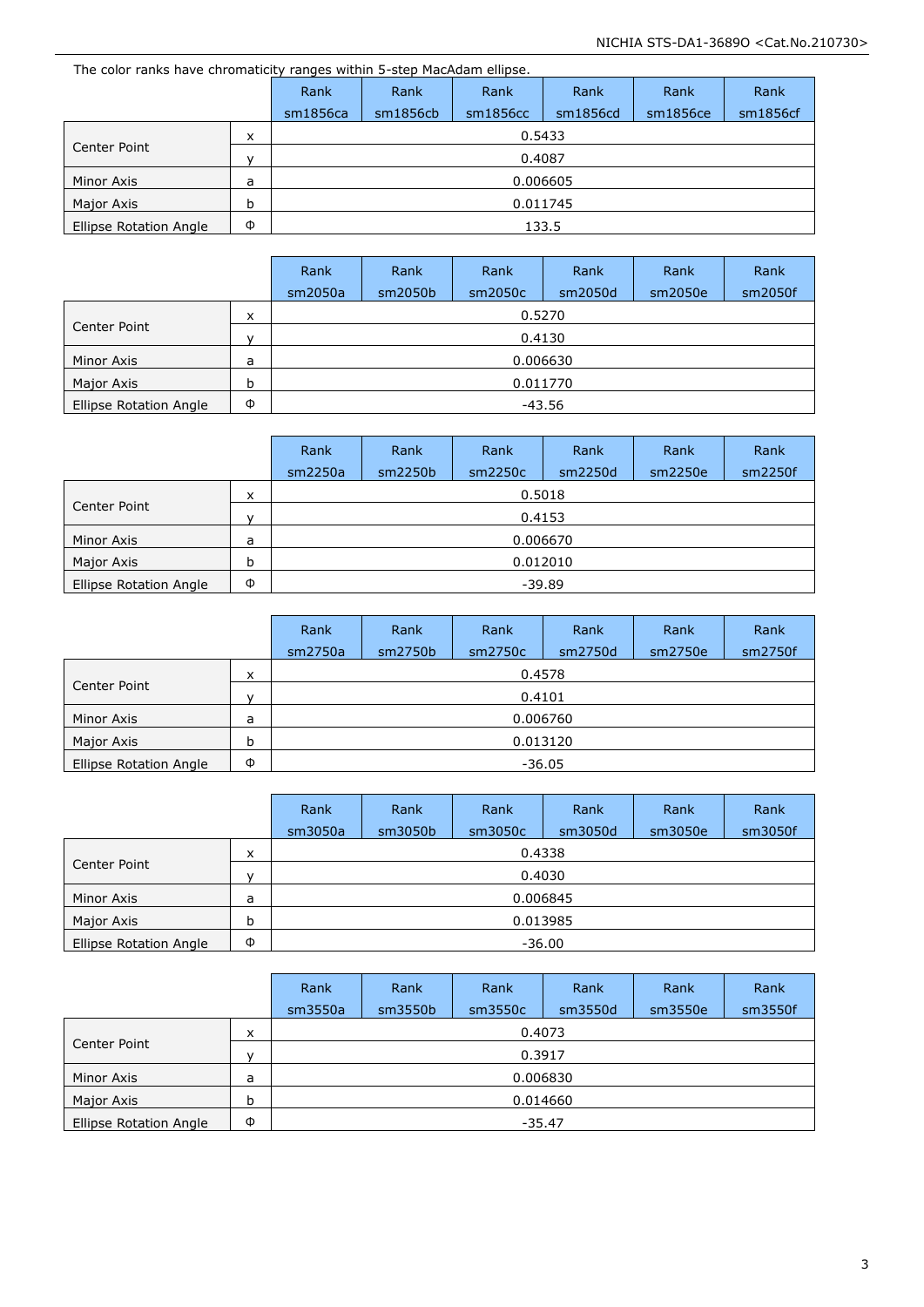|                               |              | Rank     | Rank    | Rank     | Rank    | Rank    | Rank    |  |  |
|-------------------------------|--------------|----------|---------|----------|---------|---------|---------|--|--|
|                               |              | sm4050a  | sm4050b | sm4050c  | sm4050d | sm4050e | sm4050f |  |  |
|                               | х            |          |         | 0.3818   |         |         |         |  |  |
| Center Point                  | $\mathbf{v}$ | 0.3797   |         |          |         |         |         |  |  |
| Minor Axis                    | a            |          |         | 0.006785 |         |         |         |  |  |
| Major Axis                    | b            | 0.015470 |         |          |         |         |         |  |  |
| <b>Ellipse Rotation Angle</b> | Φ            | $-35.95$ |         |          |         |         |         |  |  |

|                        |   | Rank     | Rank    | Rank    | Rank    | Rank    | Rank    |  |  |
|------------------------|---|----------|---------|---------|---------|---------|---------|--|--|
|                        |   | sm4550a  | sm4550b | sm4550c | sm4550d | sm4550e | sm4550f |  |  |
|                        | x |          | 0.3611  |         |         |         |         |  |  |
| Center Point           | v |          | 0.3658  |         |         |         |         |  |  |
| Minor Axis             | a | 0.006420 |         |         |         |         |         |  |  |
| Major Axis             | b | 0.015015 |         |         |         |         |         |  |  |
| Ellipse Rotation Angle | Φ | $-34.33$ |         |         |         |         |         |  |  |

 $*$  Ranking at T<sub>c</sub>=25°C.

\* Forward Voltage Tolerance: ±0.05V

\* Luminous Flux Tolerance: ±6%

\* Color Rendering Index R<sup>a</sup> Tolerance: ±2

\* Color Rendering Index R<sup>9</sup> Tolerance: ±6.5

\* Chromaticity Coordinate Tolerance: ±0.006

\* LEDs from the above ranks will be shipped. The rank combination ratio per shipment will be decided by Nichia.

Definition of the MacAdam ellipse ranks:



A perfect circle is divided into 60 degree-sections and then transformed into the MacAdam ellipse that is presented on the chromaticity diagram in this document.

b  $\hat{\Phi}$ a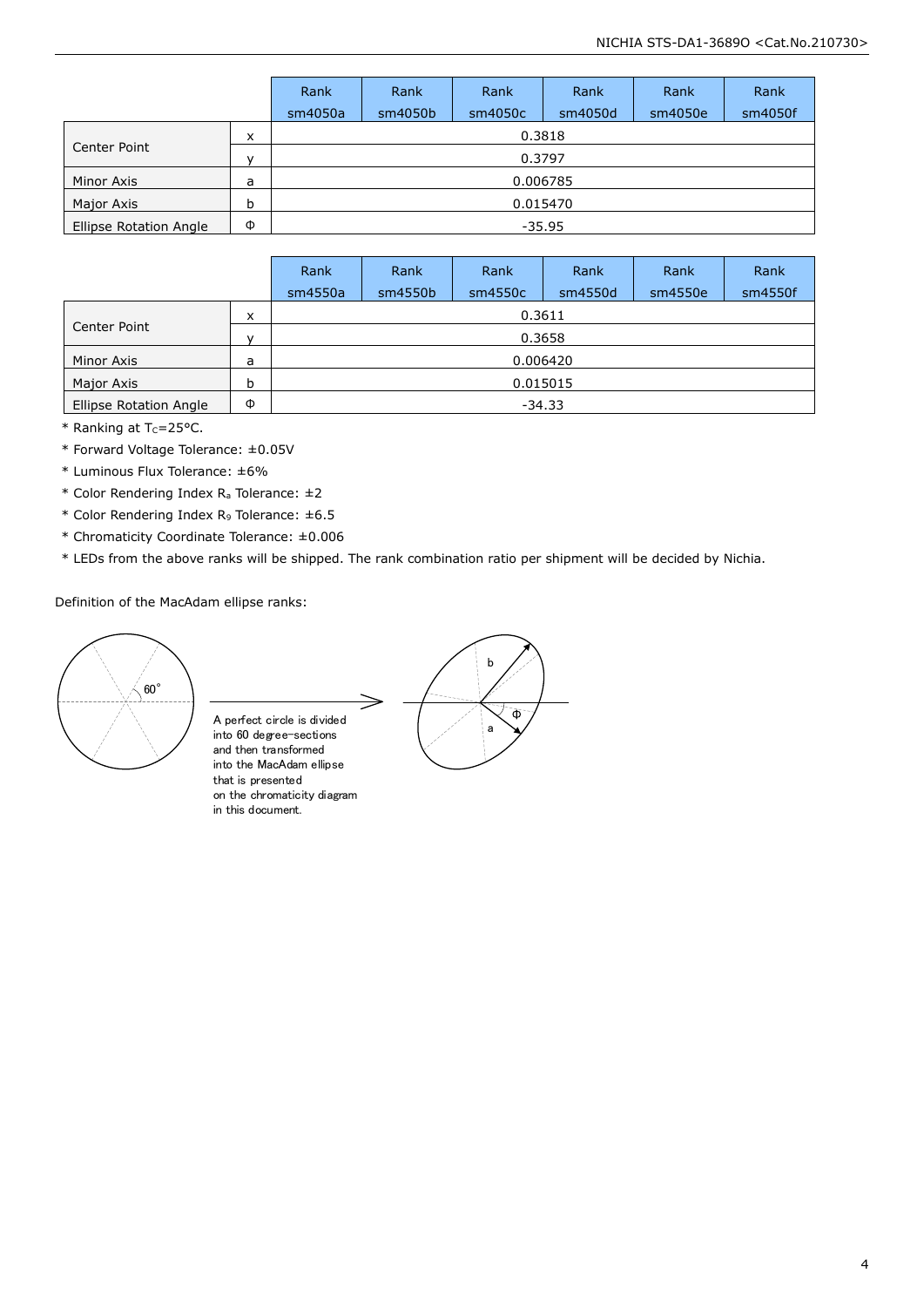| Luminous Flux Ranks by Color Rank, Color Rendering Index Rank |       |            |            |            |            |            |            |            |            |            |            |            |            |
|---------------------------------------------------------------|-------|------------|------------|------------|------------|------------|------------|------------|------------|------------|------------|------------|------------|
| Ranking by                                                    |       |            |            |            |            |            |            |            |            |            |            |            |            |
| <b>Luminous Flux</b>                                          |       |            |            |            |            |            |            |            |            |            |            |            |            |
| Ranking by<br>Color Coordinates,                              |       | <b>B06</b> | <b>B07</b> | <b>B08</b> | <b>B09</b> | <b>B10</b> | <b>B11</b> | <b>B12</b> | <b>B13</b> | <b>B14</b> | <b>B15</b> | <b>B16</b> | <b>B17</b> |
| <b>Color Rendering Index</b>                                  |       |            |            |            |            |            |            |            |            |            |            |            |            |
| sm1836c,sm1856ca,sm1856cb,sm1856cc,                           | R9050 |            |            |            |            |            |            |            |            |            |            |            |            |
| sm1856cd,sm1856ce,sm1856cf                                    |       |            |            |            |            |            |            |            |            |            |            |            |            |
| sm203,sm2050a,sm2050b,sm2050c,                                | R8000 |            |            |            |            |            |            |            |            |            |            |            |            |
| sm2050d,sm2050e,sm2050f                                       | R9050 |            |            |            |            |            |            |            |            |            |            |            |            |
| sm223,sm2250a,sm2250b,sm2250c,                                | R8000 |            |            |            |            |            |            |            |            |            |            |            |            |
| sm2250d,sm2250e,sm2250f                                       | R9050 |            |            |            |            |            |            |            |            |            |            |            |            |
|                                                               | R70   |            |            |            |            |            |            |            |            |            |            |            |            |
| sm273,sm2750a,sm2750b,sm2750c,                                | R8000 |            |            |            |            |            |            |            |            |            |            |            |            |
| sm2750d,sm2750e,sm2750f                                       | R9050 |            |            |            |            |            |            |            |            |            |            |            |            |
|                                                               | R9080 |            |            |            |            |            |            |            |            |            |            |            |            |
|                                                               | R70   |            |            |            |            |            |            |            |            |            |            |            |            |
| sm303,sm3050a,sm3050b,sm3050c,                                | R8000 |            |            |            |            |            |            |            |            |            |            |            |            |
| sm3050d,sm3050e,sm3050f                                       | R9050 |            |            |            |            |            |            |            |            |            |            |            |            |
|                                                               | R9080 |            |            |            |            |            |            |            |            |            |            |            |            |
|                                                               | R70   |            |            |            |            |            |            |            |            |            |            |            |            |
| sm353,sm3550a,sm3550b,sm3550c,                                | R8000 |            |            |            |            |            |            |            |            |            |            |            |            |
| sm3550d,sm3550e,sm3550f                                       | R9050 |            |            |            |            |            |            |            |            |            |            |            |            |
|                                                               | R9080 |            |            |            |            |            |            |            |            |            |            |            |            |
|                                                               | R70   |            |            |            |            |            |            |            |            |            |            |            |            |
| sm403,sm4050a,sm4050b,sm4050c,                                | R8000 |            |            |            |            |            |            |            |            |            |            |            |            |
| sm4050d,sm4050e,sm4050f                                       | R9050 |            |            |            |            |            |            |            |            |            |            |            |            |
|                                                               | R9080 |            |            |            |            |            |            |            |            |            |            |            |            |
|                                                               | R70   |            |            |            |            |            |            |            |            |            |            |            |            |
| sm453,sm4550a,sm4550b,sm4550c,                                | R8000 |            |            |            |            |            |            |            |            |            |            |            |            |
| sm4550d,sm4550e,sm4550f                                       | R9050 |            |            |            |            |            |            |            |            |            |            |            |            |
|                                                               | R9080 |            |            |            |            |            |            |            |            |            |            |            |            |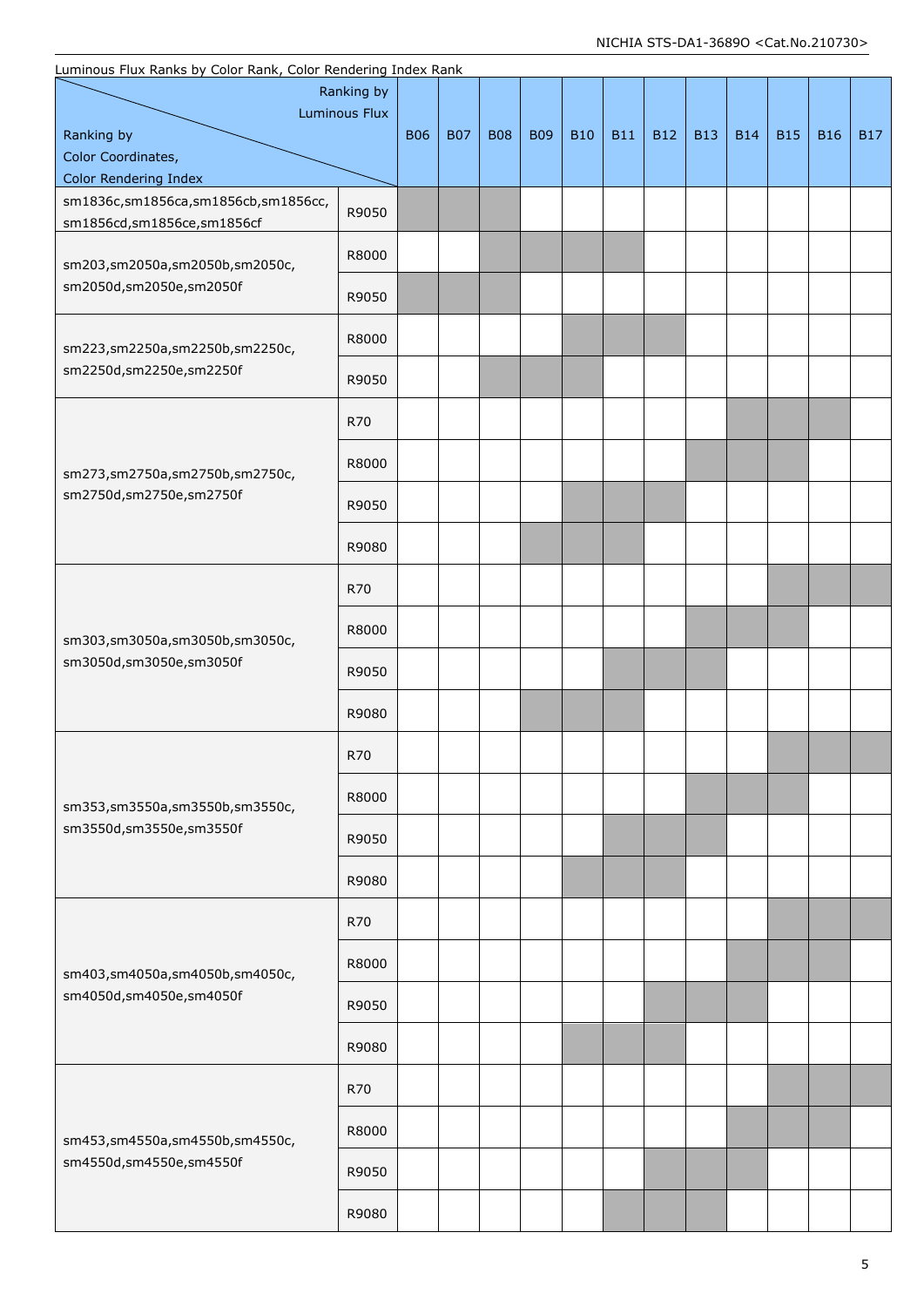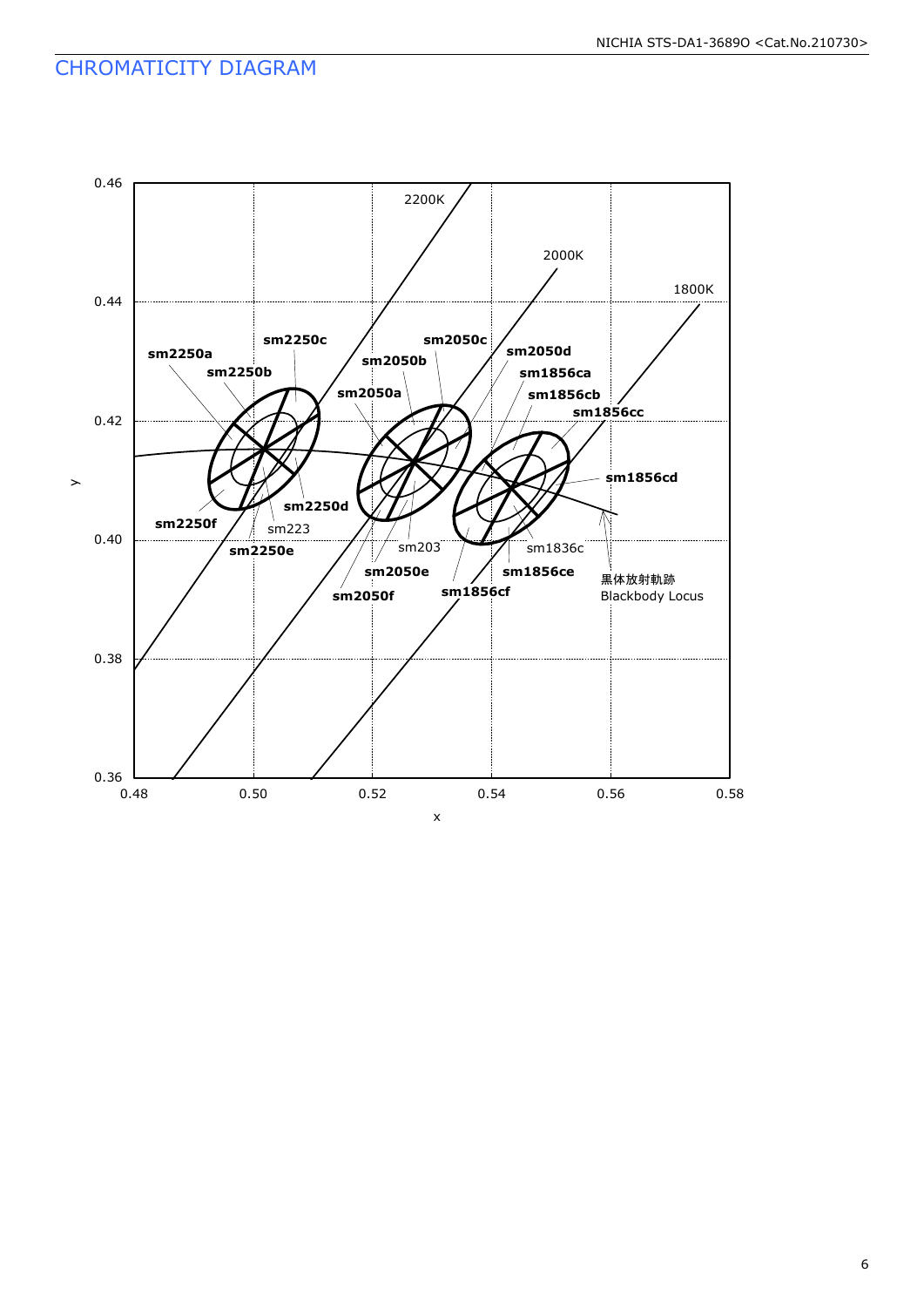### CHROMATICITY DIAGRAM

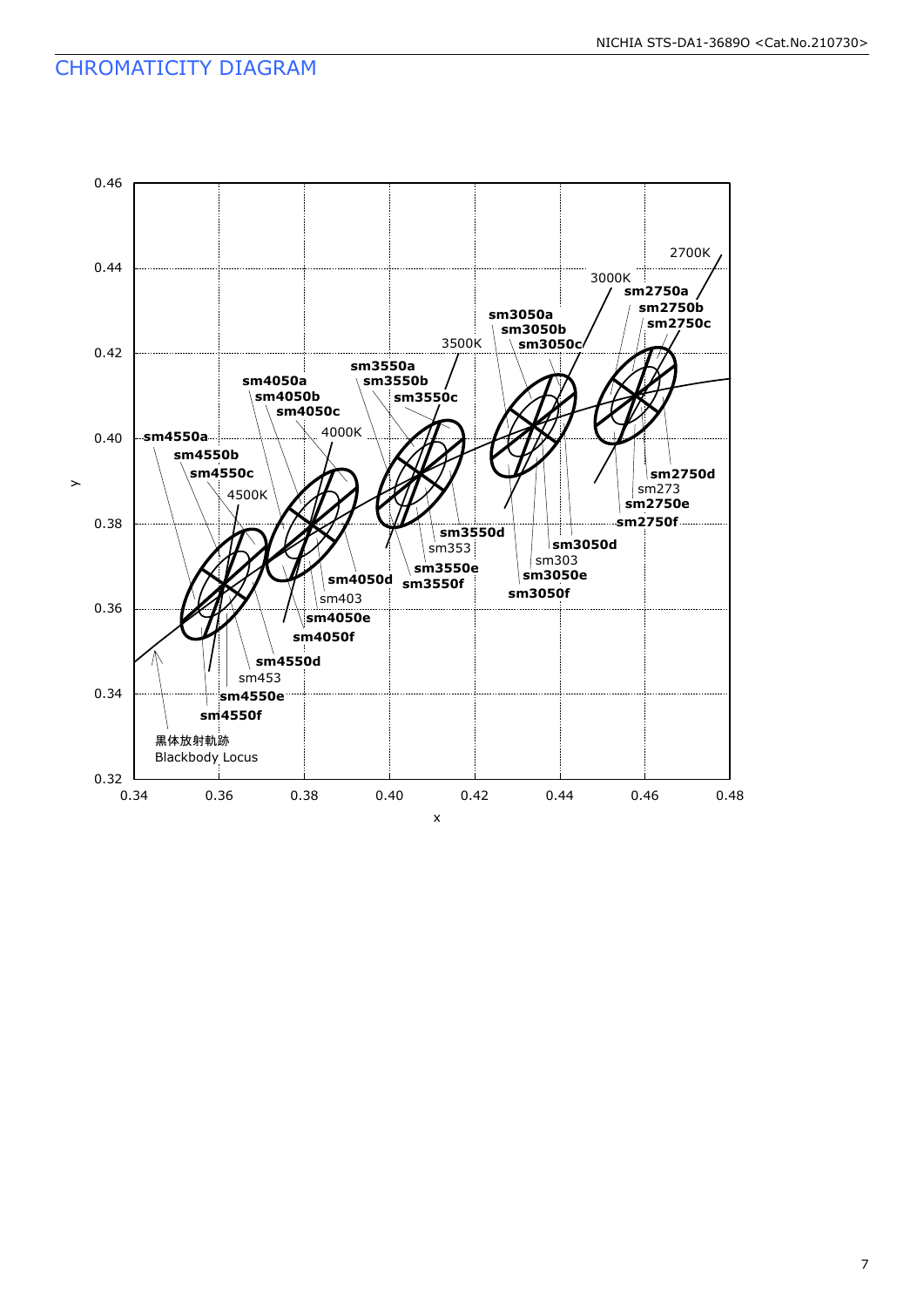#### NICHIA STS-DA1-3689O <Cat.No.210730>

#### OUTLINE DIMENSIONS

This product complies with RoHS Directive. \* 本製品はRoHS指令に適合しております。

管理番号 No. STS-DA7-10343B NCSLE17A

(単位 Unit: mm, 公差 Tolerance: ±0.1)



| 項目 Item                               | 内容 Description                                                           |
|---------------------------------------|--------------------------------------------------------------------------|
| パッケージ材質<br>Package Materials          | シリコーン樹脂<br>Silicone Resin                                                |
| 蛍光体層材質<br>Phosphor sheet<br>Materials | シリコーン樹脂<br>(拡散剤+蛍光体入り)<br>Silicone Resin<br>(with diffuser and phosphor) |
| 電極材質<br><b>Electrodes Materials</b>   | 余メッキ<br>Au-plated                                                        |
| 質量<br>Weight                          | 0.0020q(TYP)                                                             |



 $Cathode/$  Anode

\* 本図は色温度2700K~4500K、演色性ランクR70に対応しています。 The figure above show the characteristics for 2700K~4500K, R70 LEDs of this product.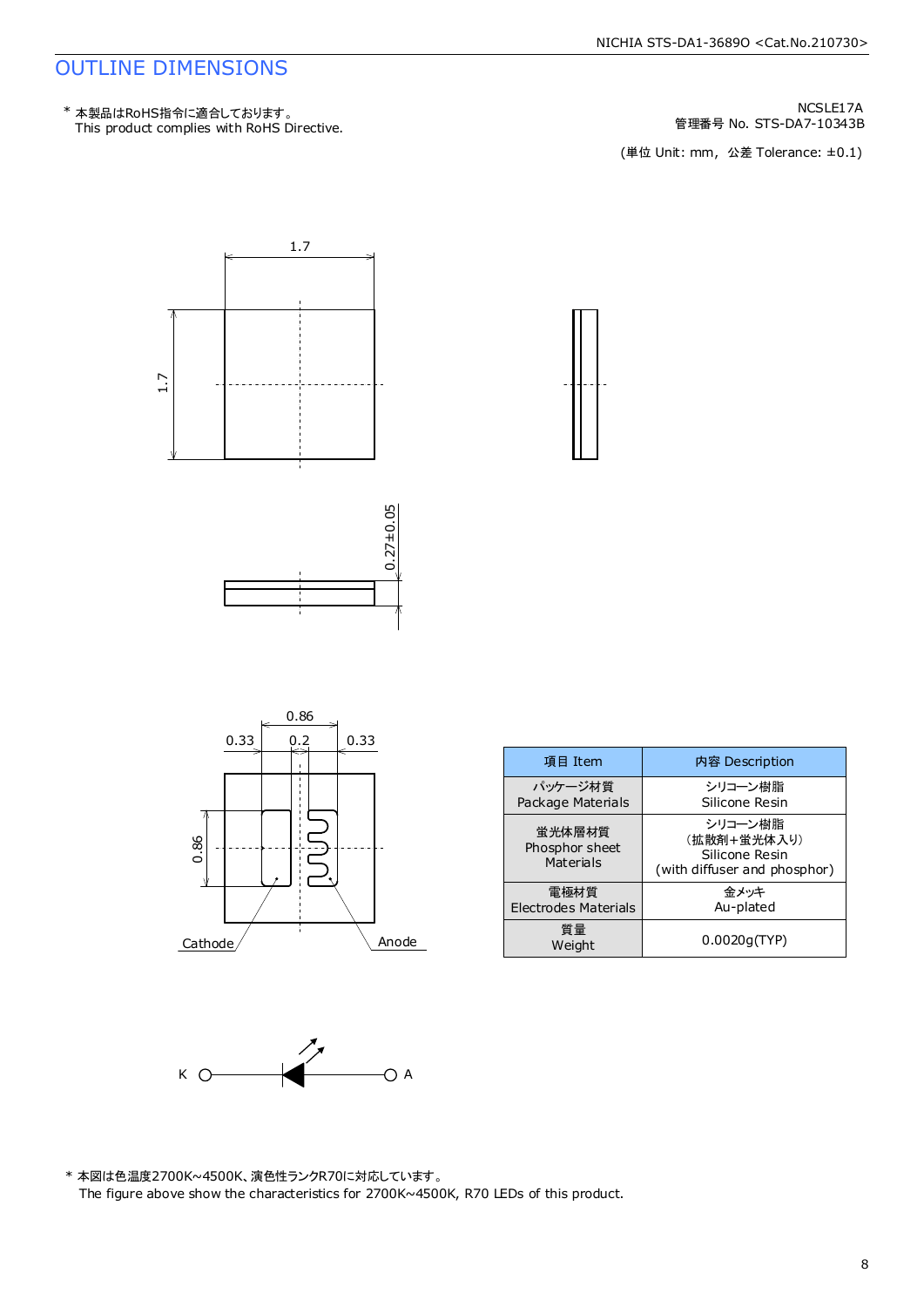#### OUTLINE DIMENSIONS

This product complies with RoHS Directive. \* 本製品はRoHS指令に適合しております。

管理番号 No. STS-DA7-11657A NCSLE17A

(単位 Unit: mm, 公差 Tolerance: ±0.1)





| 項目 Item                                      | 内容 Description                                                           |
|----------------------------------------------|--------------------------------------------------------------------------|
| パッケージ材質<br>Package Materials                 | シリコーン樹脂<br>Silicone Resin                                                |
| <b>蛍光体層材質</b><br>Phosphor sheet<br>Materials | シリコーン樹脂<br>(拡散剤+蛍光体入り)<br>Silicone Resin<br>(with diffuser and phosphor) |
| 電極材質<br>Electrodes Materials                 | 余メッキ<br>Au-plated                                                        |
| 質量<br>Weight                                 | 0.0020q(TYP)                                                             |



\* 本図は色温度2000K~2200K、演色性ランクR8000に対応しています。 The figure above show the characteristics for 2000K~2200K, R8000 LEDs of this product.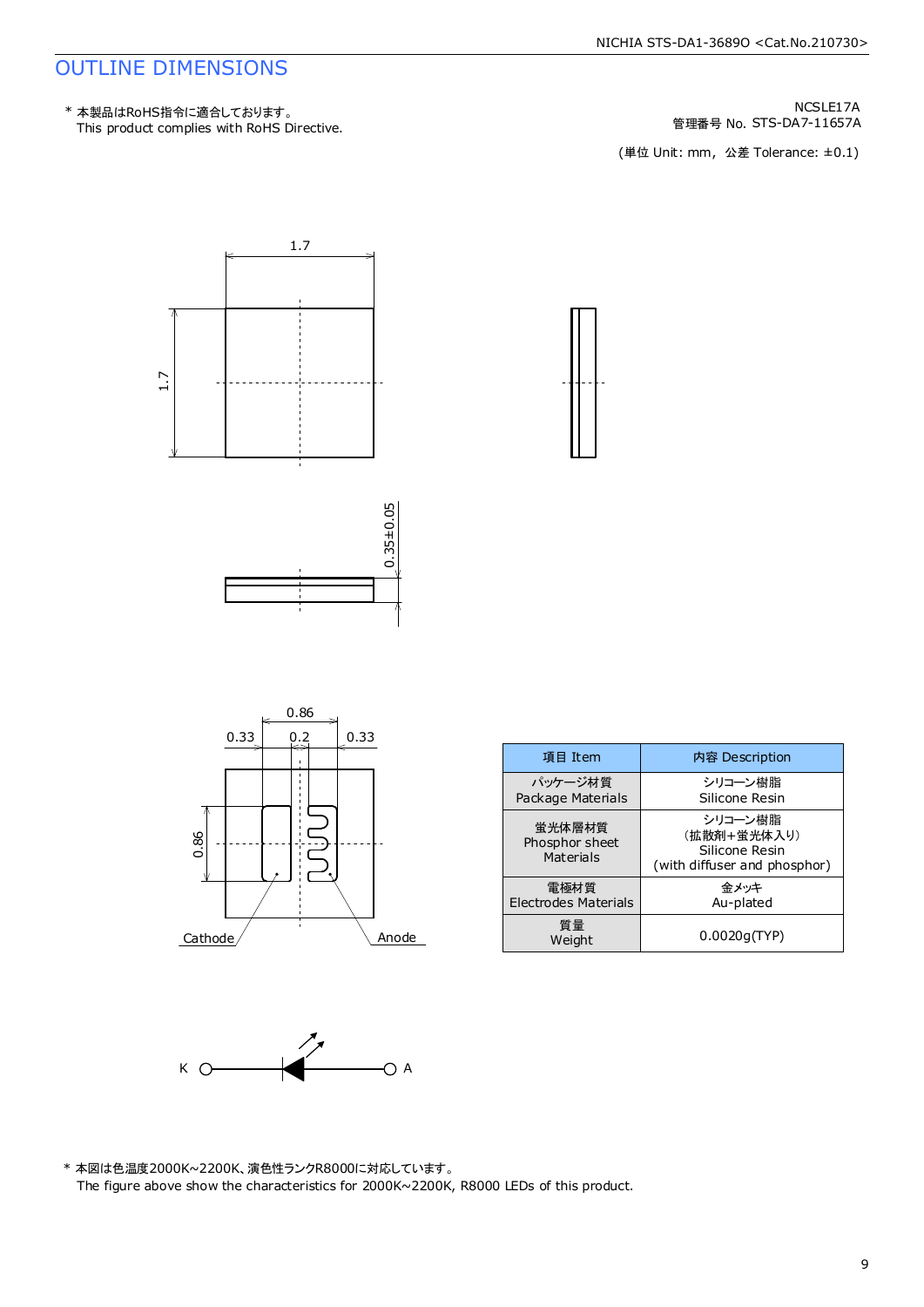#### OUTLINE DIMENSIONS

This product complies with RoHS Directive. \* 本製品はRoHS指令に適合しております。

管理番号 No. STS-DA7-7886G NCSLE17A

(単位 Unit: mm, 公差 Tolerance: ±0.1)



|         | 0.33 | 0.2 | 0.33 |       |
|---------|------|-----|------|-------|
|         |      |     |      |       |
| 0.86    |      |     |      |       |
| Cathode |      |     |      | Anode |

| 項目 Item                               | 内容 Description                                                           |
|---------------------------------------|--------------------------------------------------------------------------|
| パッケージ材質<br>Package Materials          | シリコーン樹脂<br>Silicone Resin                                                |
| 蛍光体層材質<br>Phosphor sheet<br>Materials | シリコーン樹脂<br>(拡散剤+蛍光体入り)<br>Silicone Resin<br>(with diffuser and phosphor) |
| 雷極材質<br><b>Electrodes Materials</b>   | 余メッキ<br>Au-plated                                                        |
| 質量<br>Weight                          | 0.0020q(TYP)                                                             |



\* 本図は色温度2700K~4500K、演色性ランクR8000に対応しています。 The figure above show the characteristics for 2700K~4500K, R8000 LEDs of this product.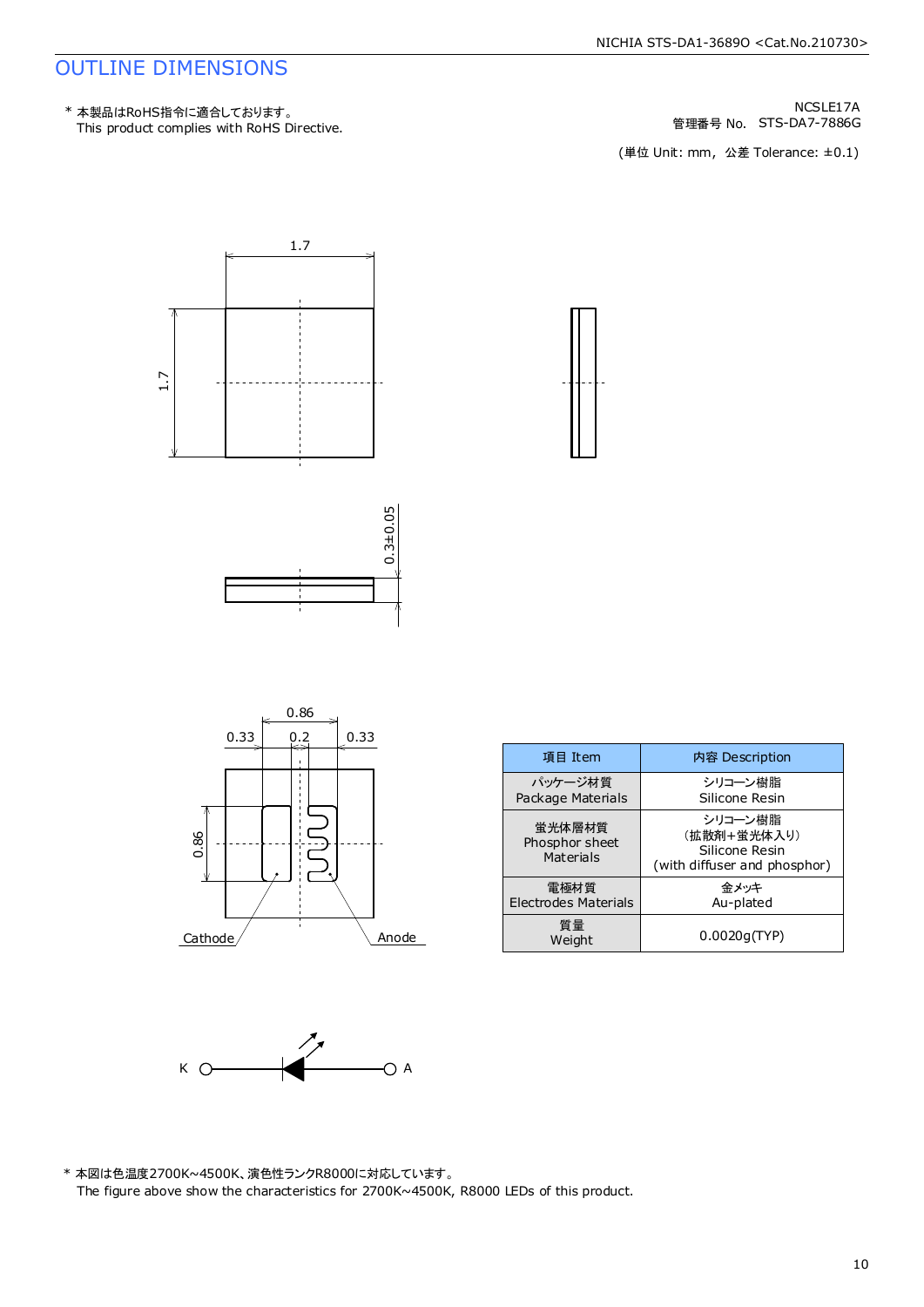#### NICHIA STS-DA1-3689O <Cat.No.210730>

#### OUTLINE DIMENSIONS

This product complies with RoHS Directive. \* 本製品はRoHS指令に適合しております。

Part No. NCSLE17A<br>No. STS-DA7-10344C

No. STS-DA7-10344C<br>(単位 Unit: mm,公差 Tolerance: ±0.1)



| 項目 Item                               | 内容 Description                                                           |
|---------------------------------------|--------------------------------------------------------------------------|
| パッケージ材質<br>Package Materials          | シリコーン樹脂<br>Silicone Resin                                                |
| 蛍光体層材質<br>Phosphor sheet<br>Materials | シリコーン樹脂<br>(拡散剤+蛍光体入り)<br>Silicone Resin<br>(with diffuser and phosphor) |
| 電極材質<br>Electrodes Materials          | 余メッキ<br>Au-plated                                                        |
| 質量<br>Weight                          | 0.0020q(TYP)                                                             |



\* 本図は色温度1800K~4500K、演色性ランクR9050に対応しています。 The figure above show the characteristics for 1800K~4500K, R9050 LEDs of this product.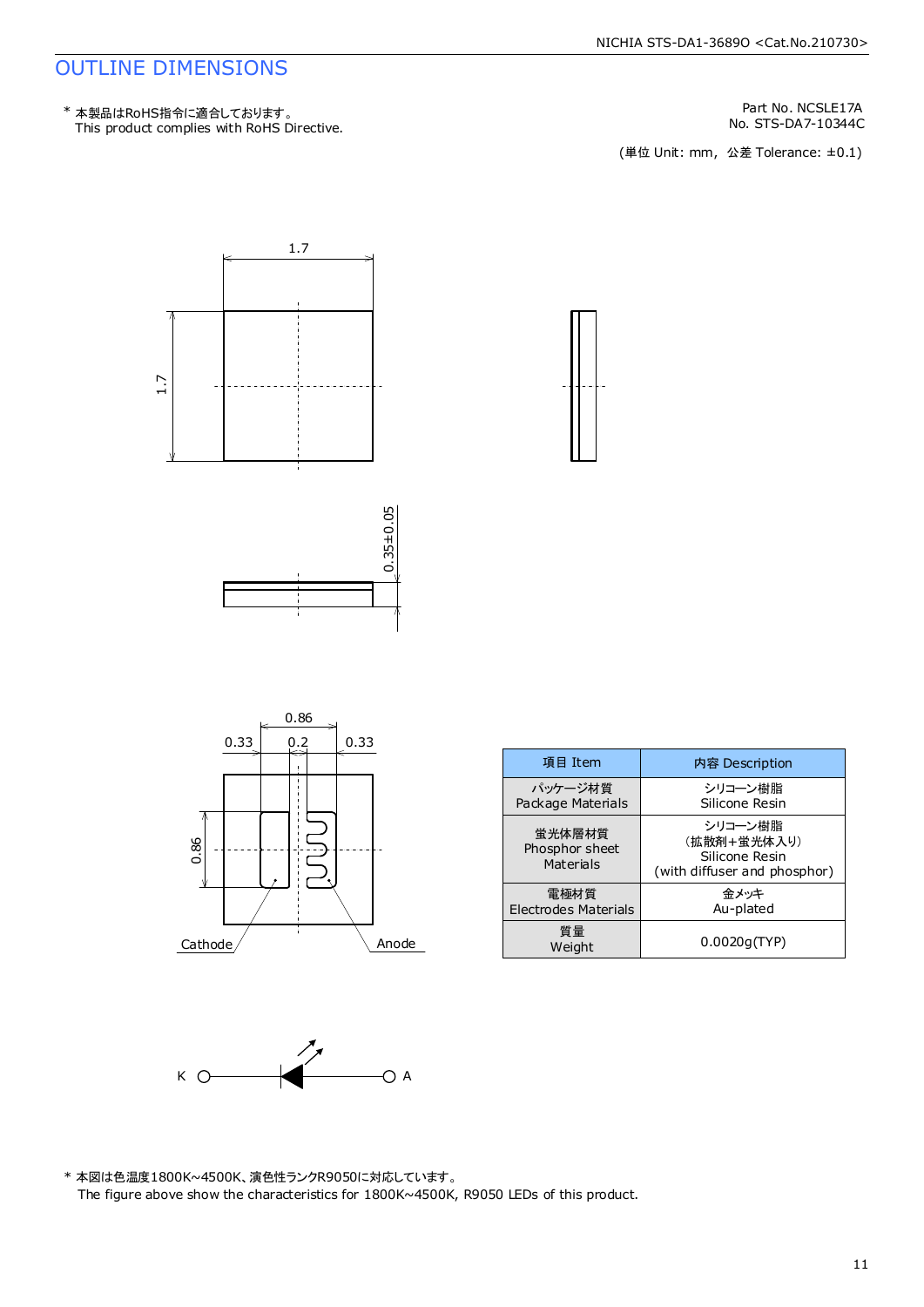#### NICHIA STS-DA1-3689O <Cat.No.210730>

#### OUTLINE DIMENSIONS

This product complies with RoHS Directive. \* 本製品はRoHS指令に適合しております。

管理番号 No. STS-DA7-10345B NCSLE17A

(単位 Unit: mm, 公差 Tolerance: ±0.1)



| 項目 Item                               | 内容 Description                                                           |
|---------------------------------------|--------------------------------------------------------------------------|
| パッケージ材質<br>Package Materials          | シリコーン樹脂<br>Silicone Resin                                                |
| 蛍光体層材質<br>Phosphor sheet<br>Materials | シリコーン樹脂<br>(拡散剤+蛍光体入り)<br>Silicone Resin<br>(with diffuser and phosphor) |
| 雷極材質<br>Electrodes Materials          | 余メッキ<br>Au-plated                                                        |
| 質量<br>Weight                          | 0.0020q(TYP)                                                             |



 $Cathode/$  Anode

\* 本図は色温度2700K~4500K、演色性ランクR9080に対応しています。 The figure above show the characteristics for 2700K~4500K, R9080 LEDs of this product.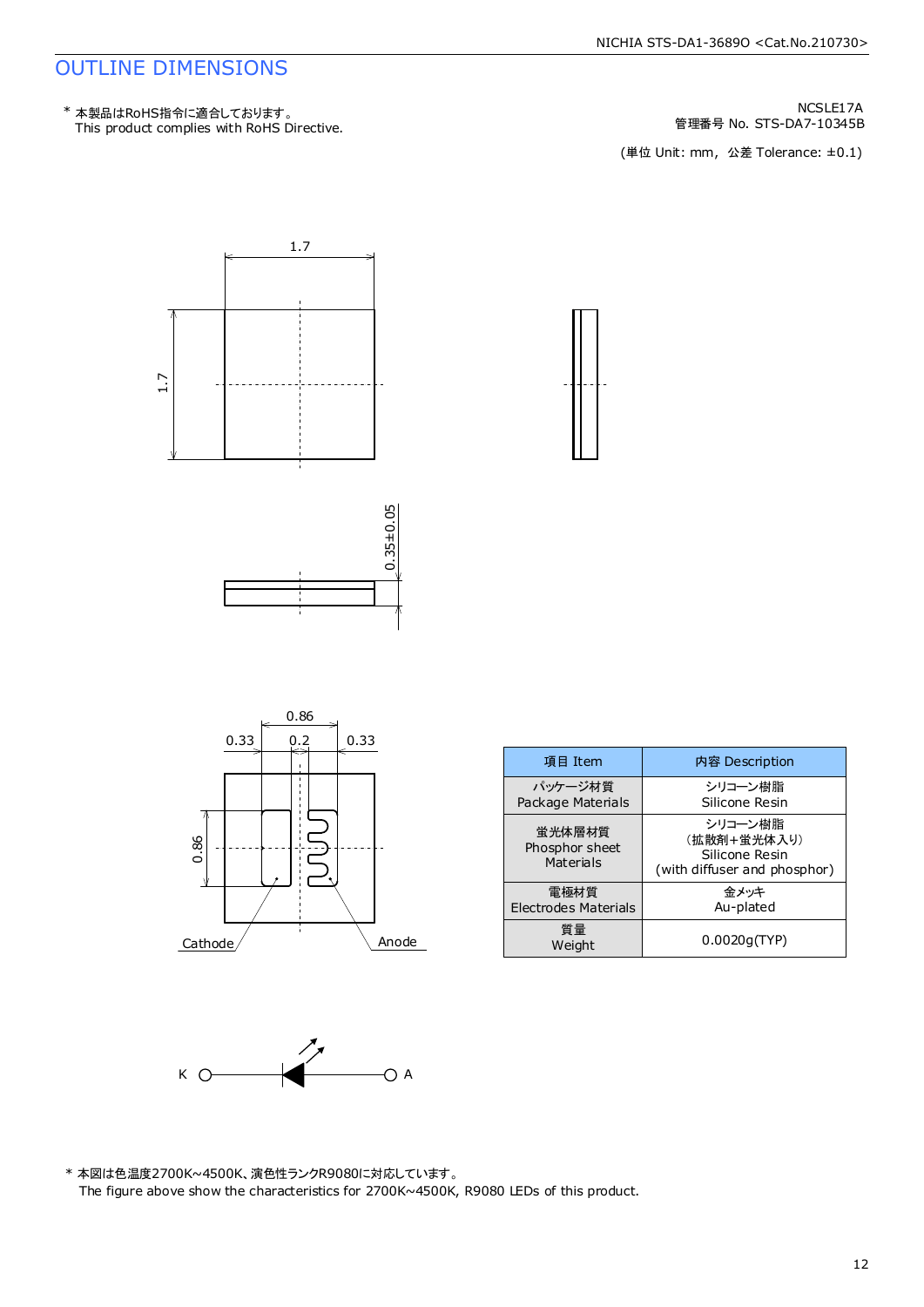#### SOLDERING

• Reflow Soldering Condition(Lead-free Solder)



● Recommended Soldering Pad Pattern



(単位 Unit: mm)

- \* This LED is designed to be reflow soldered to a PCB. If dip soldered or hand soldered, Nichia will not guarantee its reliability.
- \* Reflow soldering must not be performed more than twice.
- \* When cooling the LEDs from the peak temperature a gradual cooling slope is recommended; do not cool the LEDs rapidly.
- \* During reflow soldering, the heat and atmosphere in the reflow oven may cause the optical characteristics to degrade. In particular, reflow soldering performed with an air atmosphere may have a greater negative effect on the optical characteristics than if a nitrogen atmosphere is used; Nichia recommends using a nitrogen reflow atmosphere.
- \* This LED uses a silicone resin for the encapsulating resin; the silicone resin is soft. If pressure is applied to the silicone resin, it may cause the resin to be damaged, chipped, delaminated and/or deformed. If the resin is damaged, chipped, delaminated and/or deformed, it may cause the internal connection to fail causing a catastrophic failure (i.e. the LED not to illuminate) and/or reliability issues (e.g. the LED to corrode and/or to become dimmer, the color/directivity to change, etc.). Ensure that pressure is not applied to the encapsulating resin.
- \* Once the LEDs have been soldered to a PCB, it should not be repaired/reworked.
- \* When soldering, do not apply stress to the LED while the LED is hot.
- \* When using an automatic pick-and-place machine, choose an appropriate nozzle for this LED.
- \* The soldering pad pattern above is a general recommendation for LEDs to be mounted without issues; if a high degree of precision is required for the chosen application (i.e. high-density mounting), ensure that the soldering pad pattern is optimized.
- \* When flux is used, it should be a halogen free flux. Ensure that the manufacturing process is not designed in a manner where the flux will come in contact with the LEDs.
- \* Ensure that there are no issues with the type and amount of solder that is being used.
- \* This LED has all the electrodes on the backside; solder connections will not be able to be seen nor confirmed by a normal visual inspection. Ensure that sufficient verification is performed on the soldering conditions prior to use to ensure that there are no issues.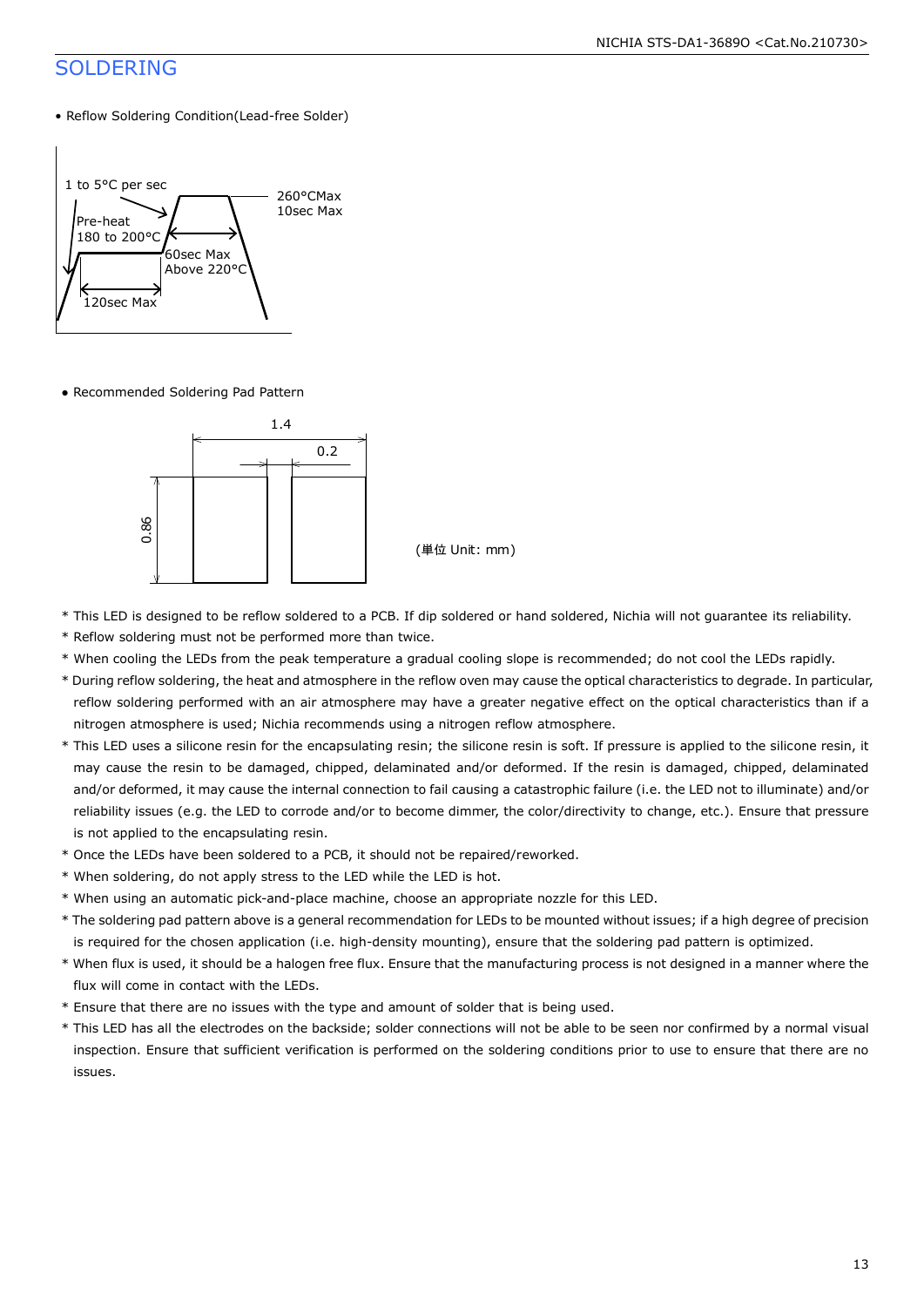### TAPE AND REEL DIMENSIONS

ラベル Label Ø

**ONSIER** 





 $\Phi$ 60+1

- The tape packing method complies with JIS C 0806 (Packaging of Electronic Components on Continuous Tapes). \* JIS C 0806電子部品テーピングに準拠しています。
- When the tape is rewound due to work interruptions, no more than 10N should be applied to the embossed carrier tape. The LEDs may stick to the top cover tape. \* 実装作業の中断などでエンボスキャリアテープをリールに巻き取る場合、 エンボスキャリアテープを強く(10N以上)締めないで下さい。 LEDがカバーテープに貼り付く可能性があります。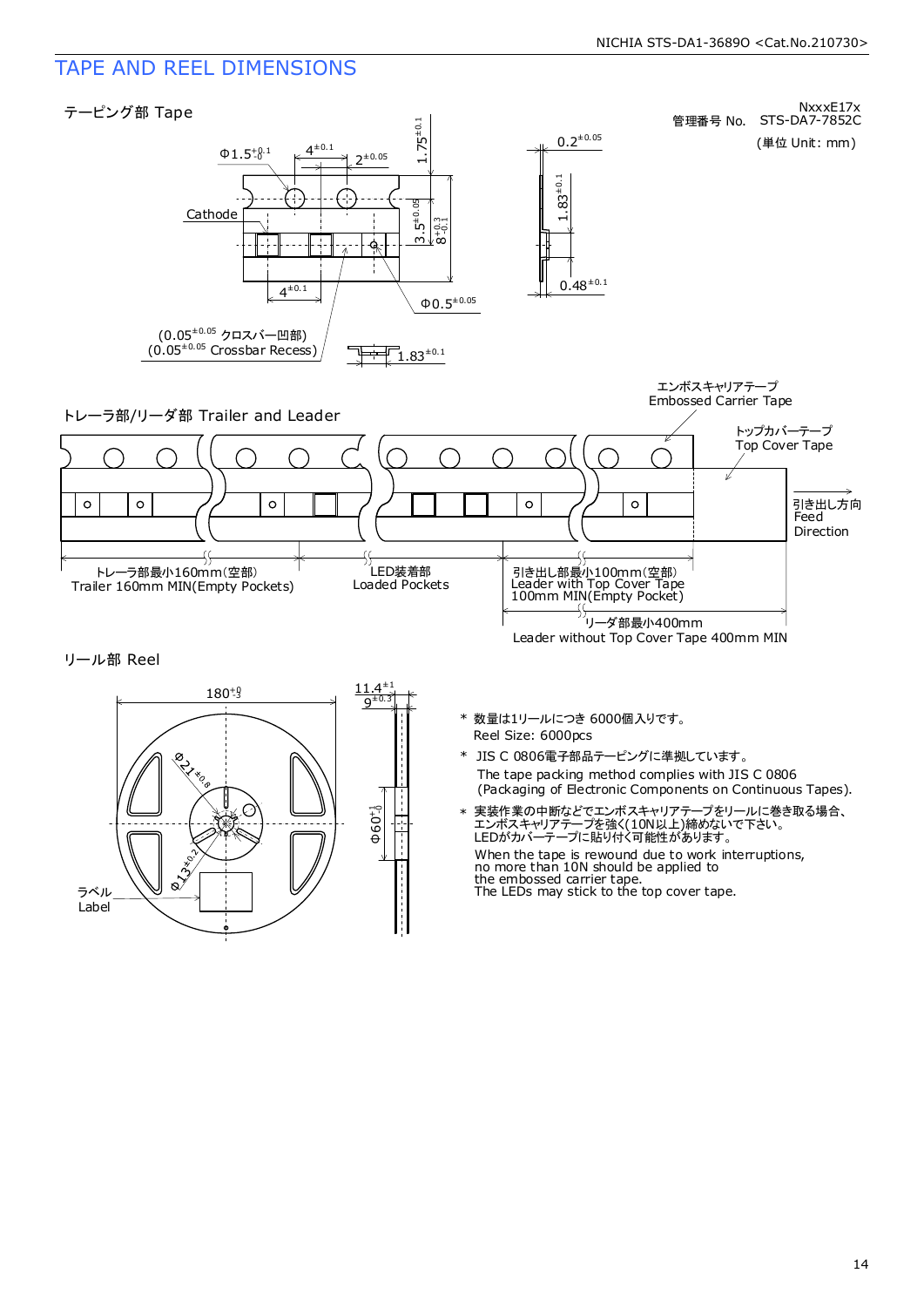### PACKAGING - TAPE & REEL

Reels are shipped with desiccants in heat-sealed moisture-proof bags. シリカゲルとともにリールをアルミ防湿袋に入れ、熱シールにより封をします。

No. STS-DA7-4989C Part No. Nxxxxxxx



Moisture-proof bags are packed in cardboard boxes with corrugated partitions. アルミ防湿袋を並べて入れ、ダンボールで仕切ります。



| Label ラベル                                                       |
|-----------------------------------------------------------------|
| <b>ØNICHIA</b>                                                  |
| <b>Nus XXXX LED</b>                                             |
| PART NO.: NXXXXXXX<br>*******                                   |
| RANK:<br>RR R<br>OTY.:<br>PCS<br><b>RoHS</b>                    |
| NICHIA CORPORATION<br>491 OKA, KAMINAKA, ANAN, TOKUSHIMA, JAPAN |

- 客先型名が設定されていない場合は空白です。 客先型名を\*\*\*\*\*\*\*で示します。 If not provided, it will not be indicated on the label. \*\*\*\*\*\*\* is the customer part number.
- For details, see "LOT NUMBERING CODE" in this document. ロット表記方法についてはロット番号の項を<br>参照して下さい。
- The label does not have the RANK field for un-ranked products. ランク分けがない場合はランク表記はありません。 \*
- Products shipped on tape and reel are packed in a moisture-proof bag. They are shipped in cardboard boxes to protect them from external forces during transportation. 本製品はテーピングしたのち、輸送の衝撃から保護するためダンボールで梱包します。 \*
- Do not drop or expose the box to external forces as it may damage the products. 取り扱いに際して、落下させたり、強い衝撃を与えたりしますと、製品を損傷させる原因になりますので注意して下さい。 \*
- Do not expose to water. The box is not water-resistant. ダンボールには防水加工がされておりませんので、梱包箱が水に濡れないよう注意して下さい。 \*
- \* Using the original package material or equivalent in transit is recommended. 輸送、運搬に際して弊社よりの梱包状態あるいは同等の梱包を行って下さい。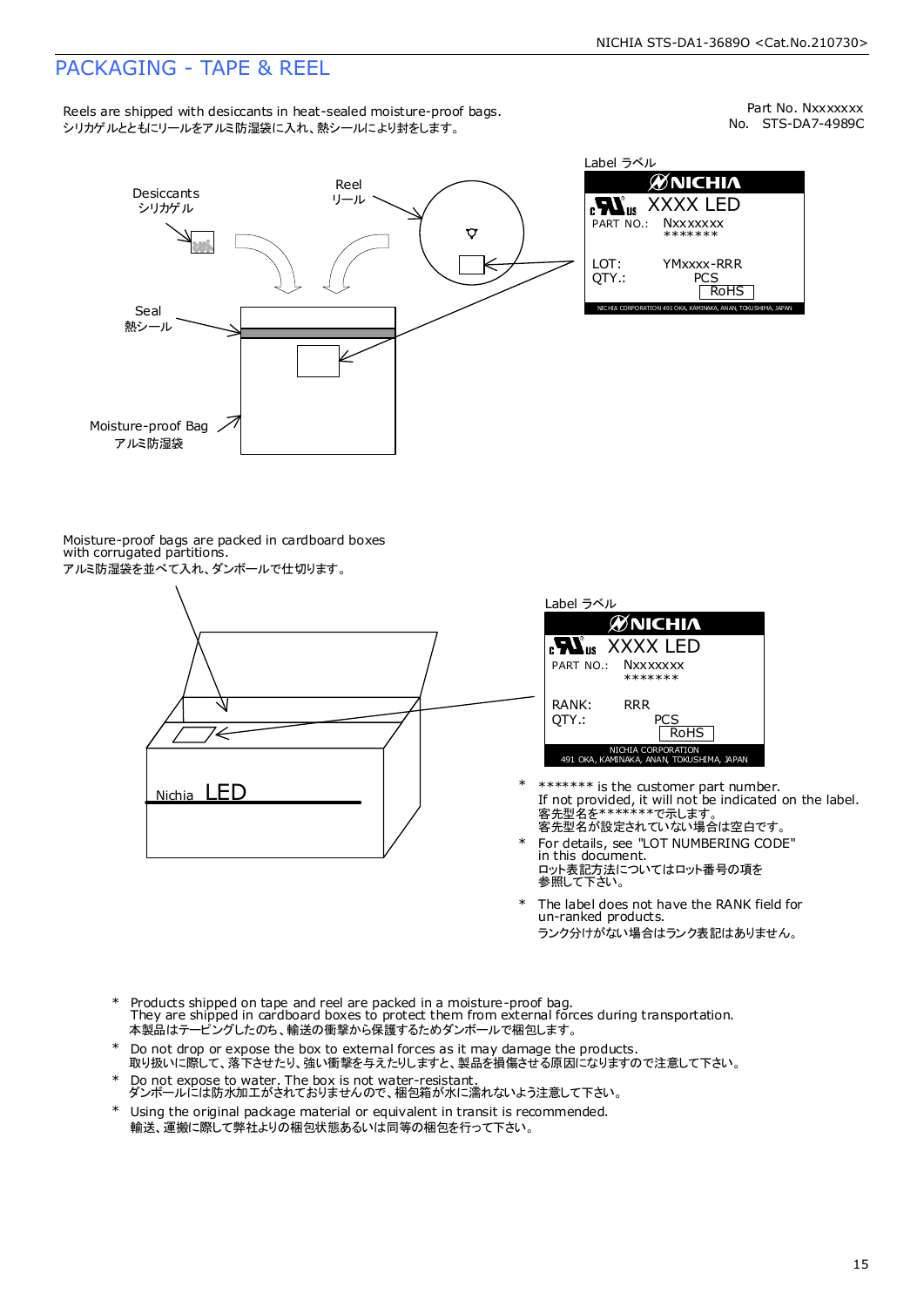### LOT NUMBERING CODE

Lot Number is presented by using the following alphanumeric code.

- YMxxxx RRR
- Y Year

| Year |   |
|------|---|
| 2020 | ĸ |
| 2021 |   |
| 2022 | М |
| 2023 | Ν |
| 2024 | O |
| 2025 |   |

#### M - Month

| Month | м | Month | м |
|-------|---|-------|---|
|       |   |       |   |
| 2     | 2 | 8     |   |
| 3     |   | 9     |   |
|       |   | 10    | A |
| 5     | 5 | 11    | Р |
|       |   | 12    |   |

xxxx-Nichia's Product Number

RRR-Ranking by Color Coordinates, Ranking by Luminous Flux, Ranking by Forward Voltage, Ranking by Color Rendering Index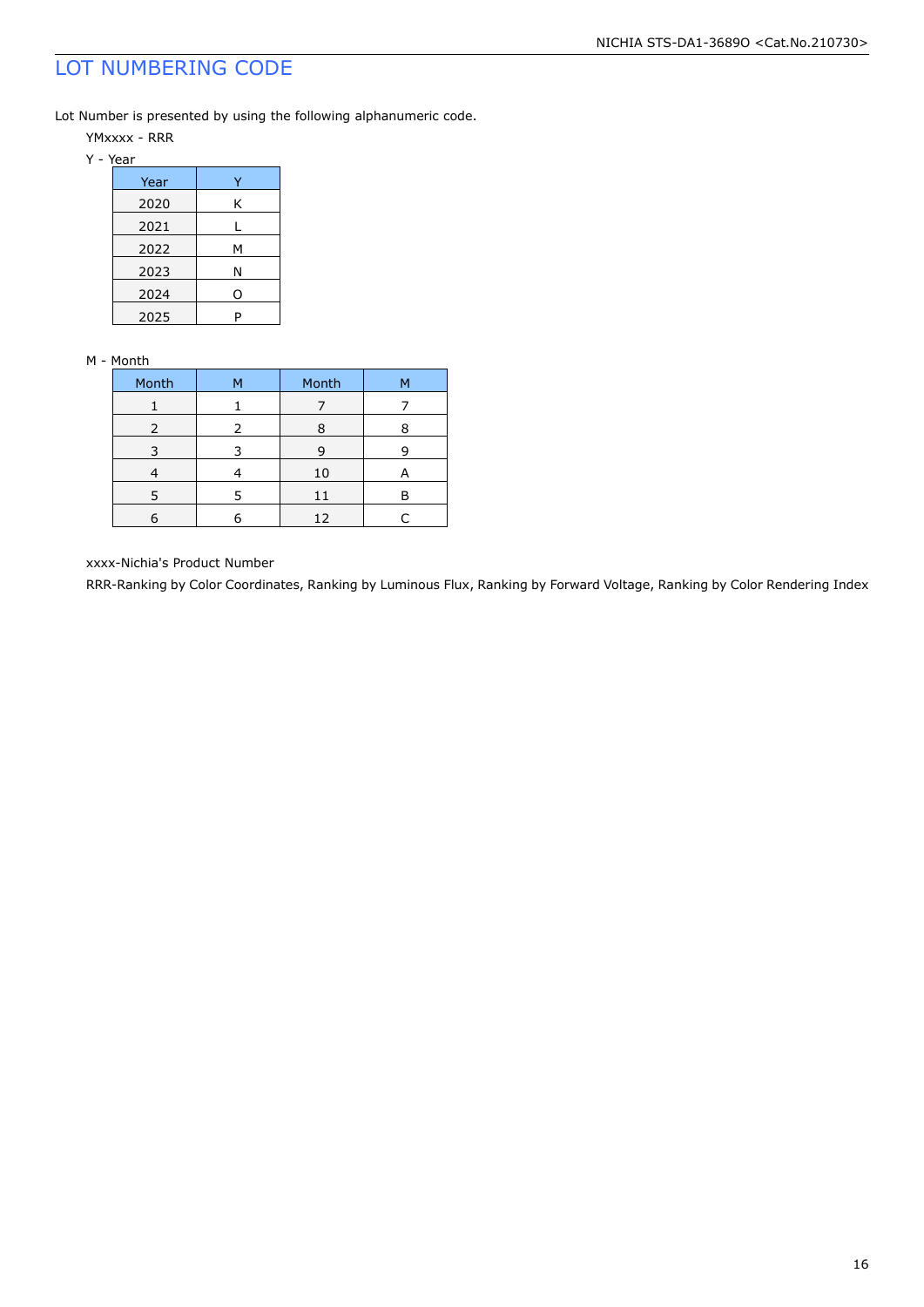### DERATING CHARACTERISTICS

NCSxE17A 管理番号 No. STS-DA7-7695A



ケース温度測定部温度-許容順電流特性 **Temperature at Measure Point on a Case vs Allowable Forward Current**



デューティー比-許容順電流特性 **Duty Ratio vs Allowable Forward Current**

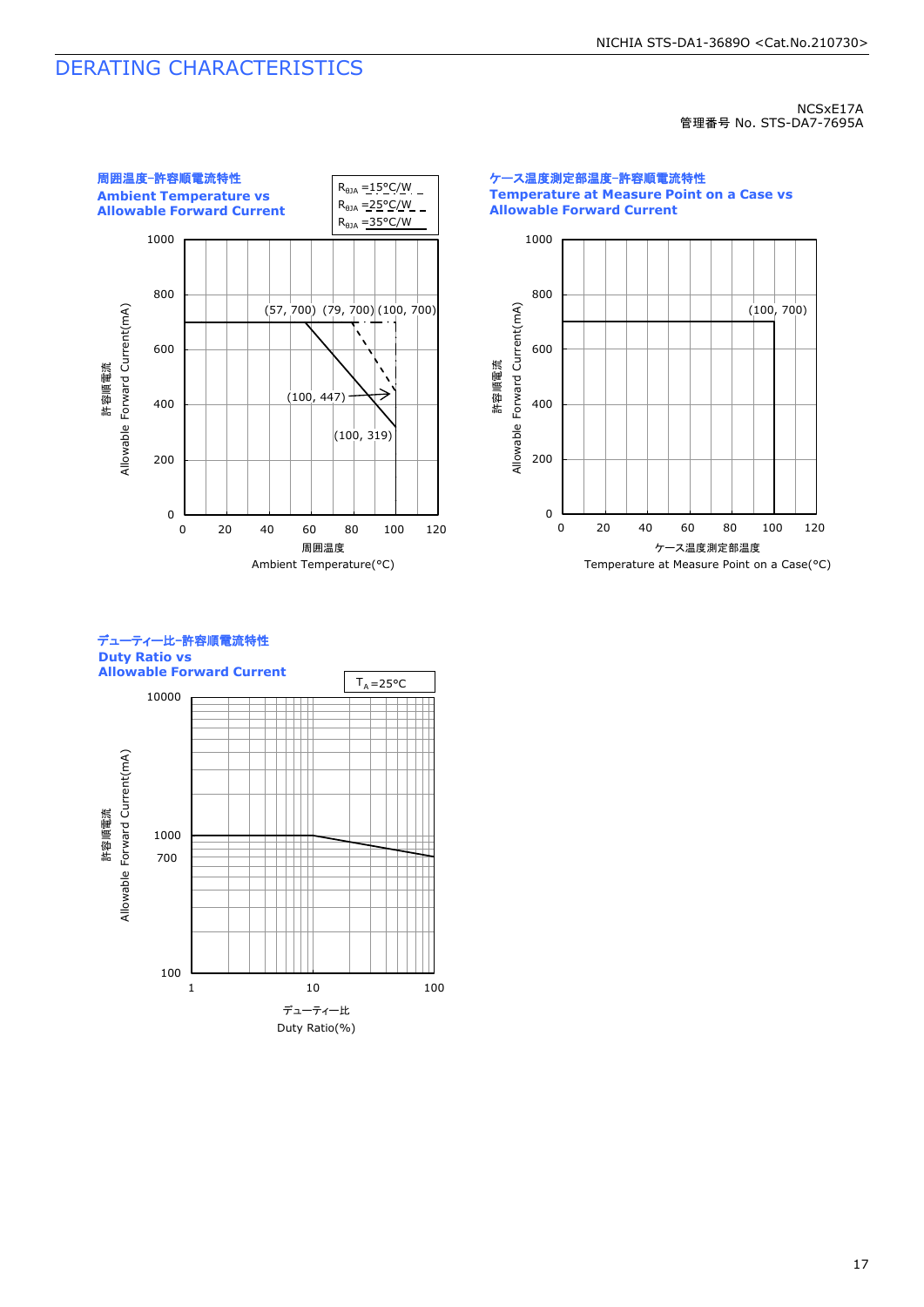#### \* 本特性は参考です。 All characteristics shown are for reference only and are not guaranteed.

NCSLE17A 管理番号 No. STS-DA7-8072







\* 本特性は演色性ランクR70に対応しています。 The graphs above show the characteristics for R70 LEDs of this product.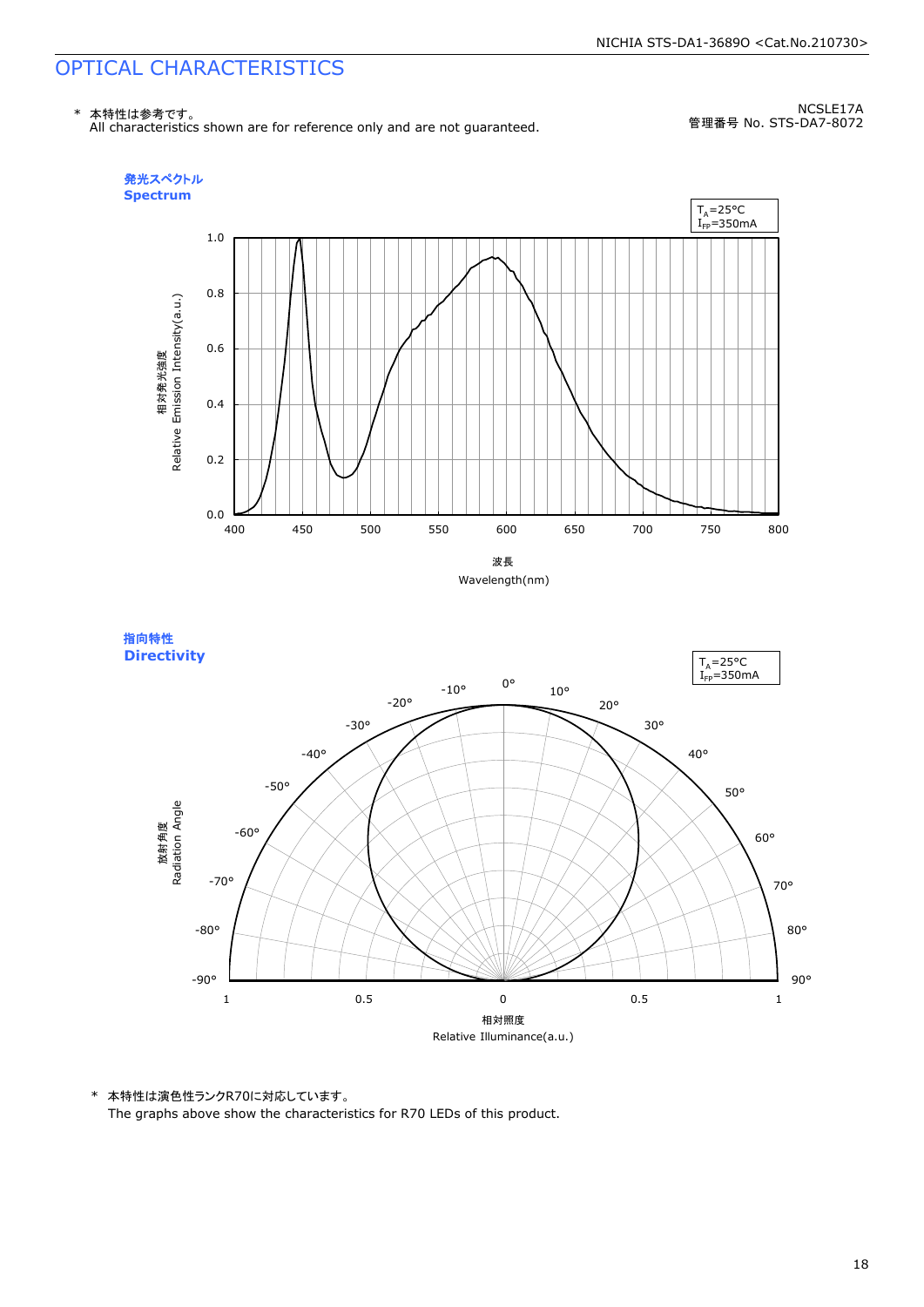\* 本特性は参考です。 All characteristics shown are for reference only and are not guaranteed.

NCSLE17A 管理番号 No. STS-DA7-7862A







\* 本特性は演色性ランクR8000に対応しています。 The graphs above show the characteristics for R8000 LEDs of this product.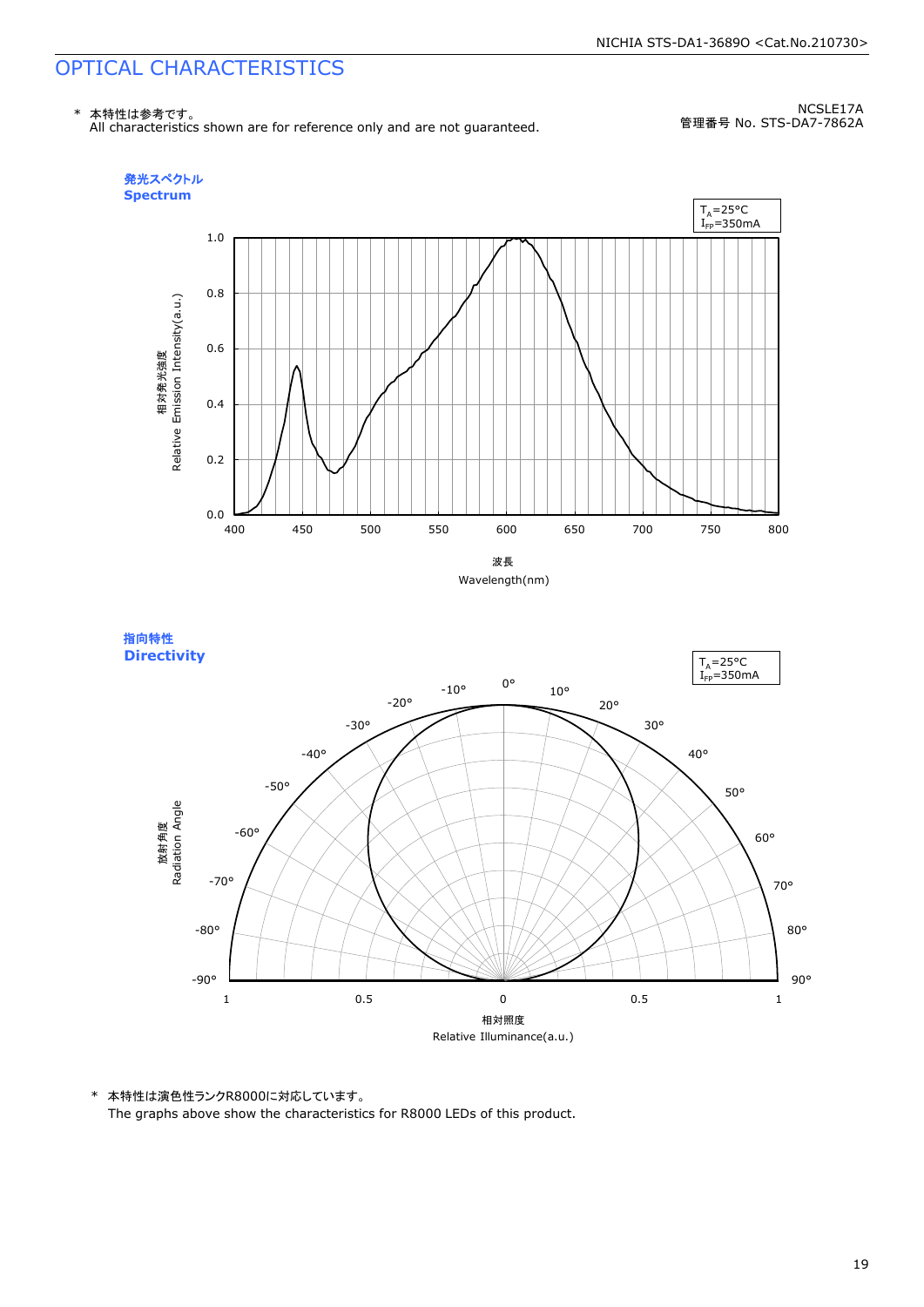\* 本特性は参考です。 All characteristics shown are for reference only and are not guaranteed.

NCSLE17A 管理番号 No. STS-DA7-8883







\* 本特性は演色性ランクR9050に対応しています。 The graphs above show the characteristics for R9050 LEDs of this product.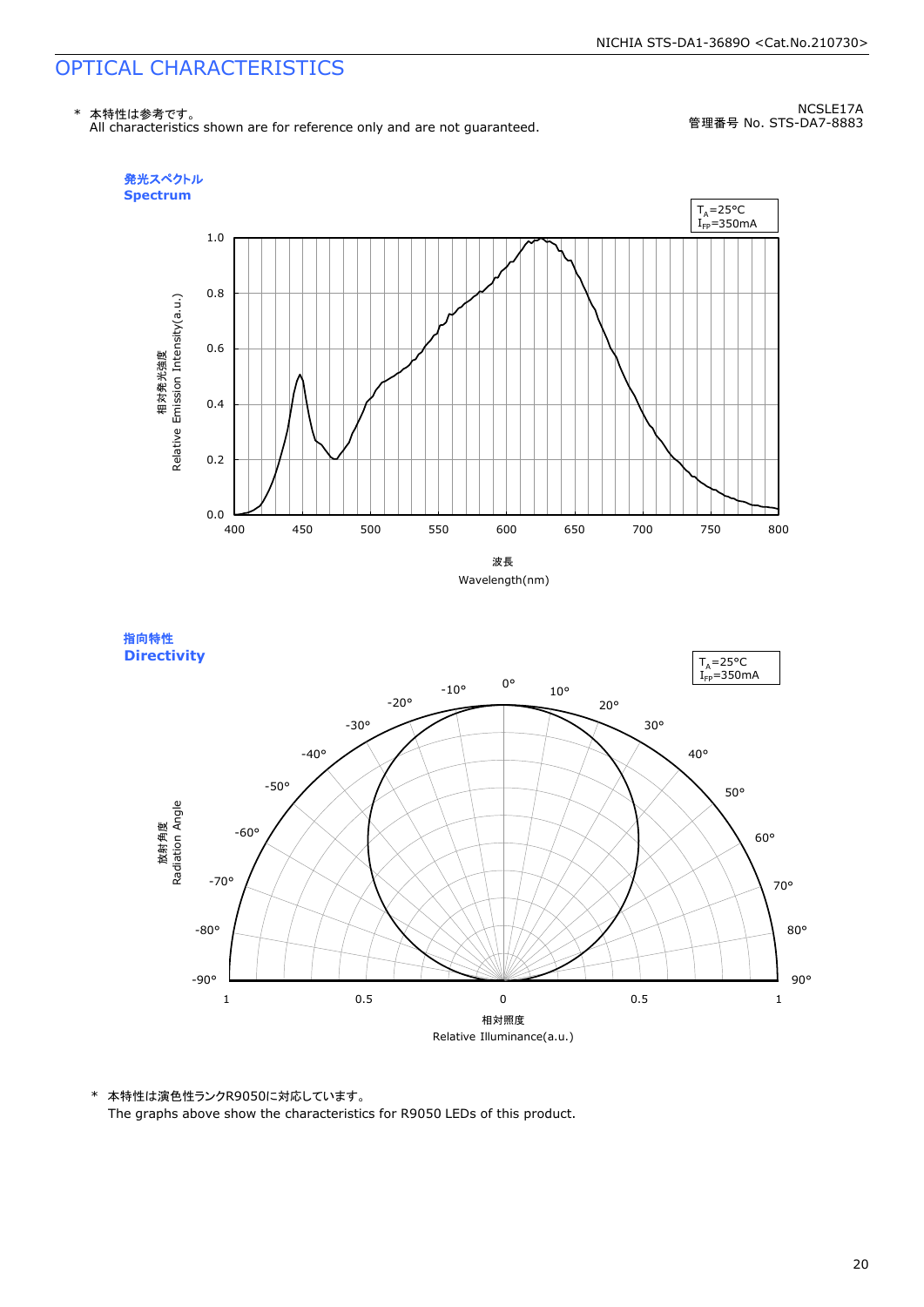\* 本特性は参考です。 All characteristics shown are for reference only and are not guaranteed.

NCSLE17A 管理番号 No. STS-DA7-9386







\* 本特性は演色性ランクR9080に対応しています。 The graphs above show the characteristics for R9080 LEDs of this product.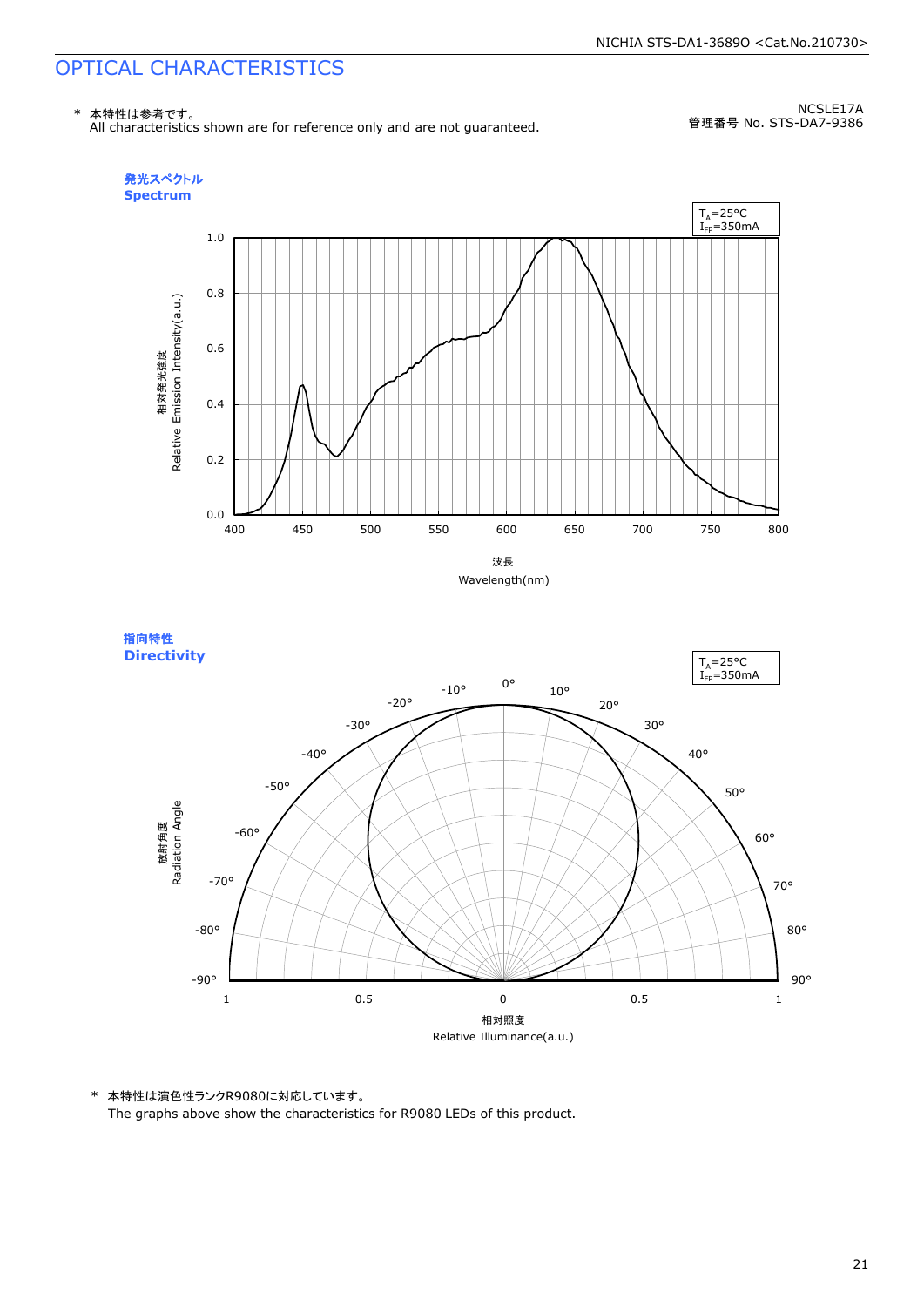\* 本特性は参考です。

All characteristics shown are for reference only and are not guaranteed.

NCSLE17A 管理番号 No. STS-DA7-10346



\* 本特性は演色性ランクR70に対応しています。 The graphs above show the characteristics for R70 LEDs of this product.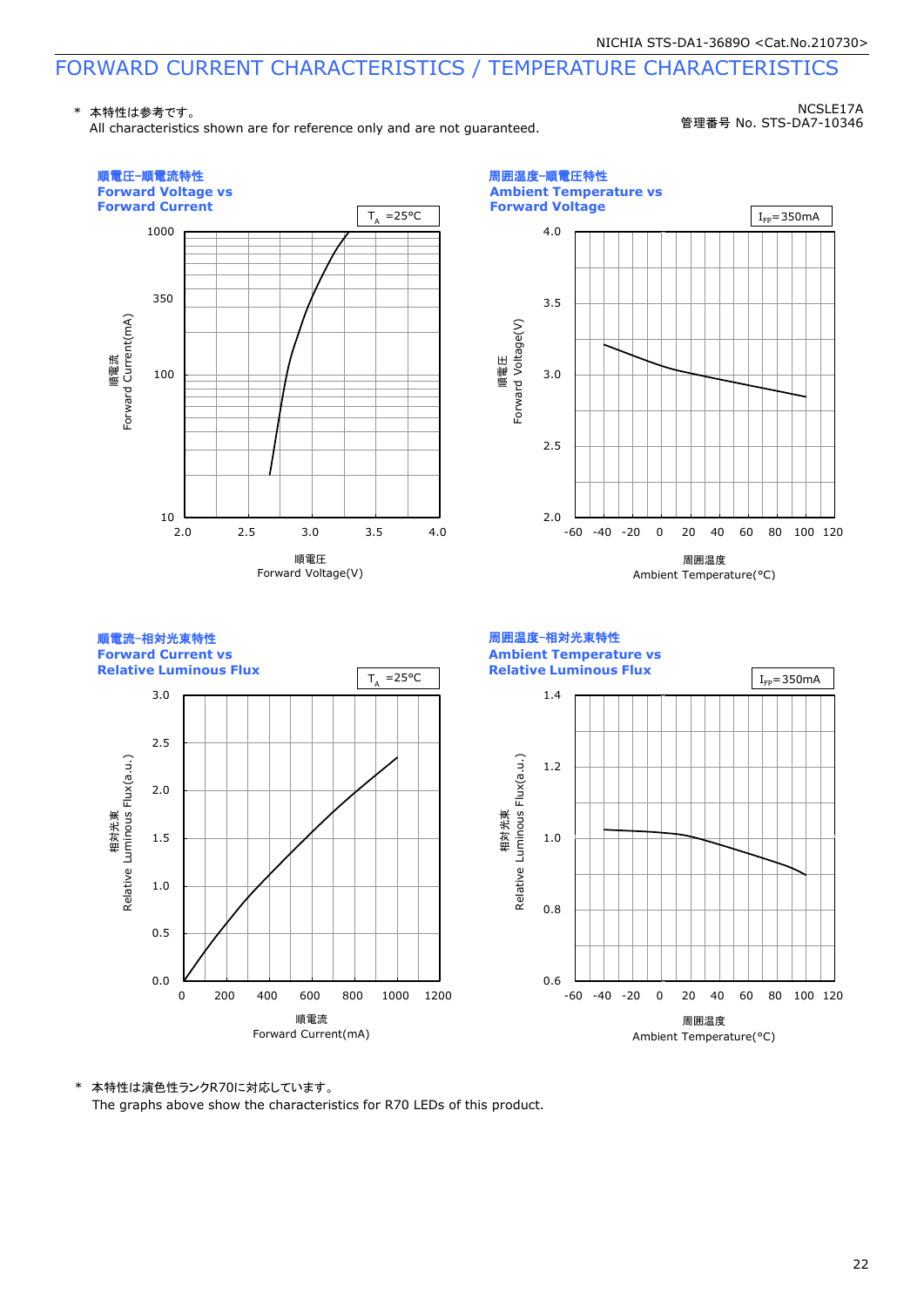\* 本特性は参考です。

All characteristics shown are for reference only and are not guaranteed.

NCSLE17A 管理番号 No. STS-DA7-7863B



\* 本特性は演色性ランクR8000に対応しています。 The graphs above show the characteristics for R8000 LEDs of this product.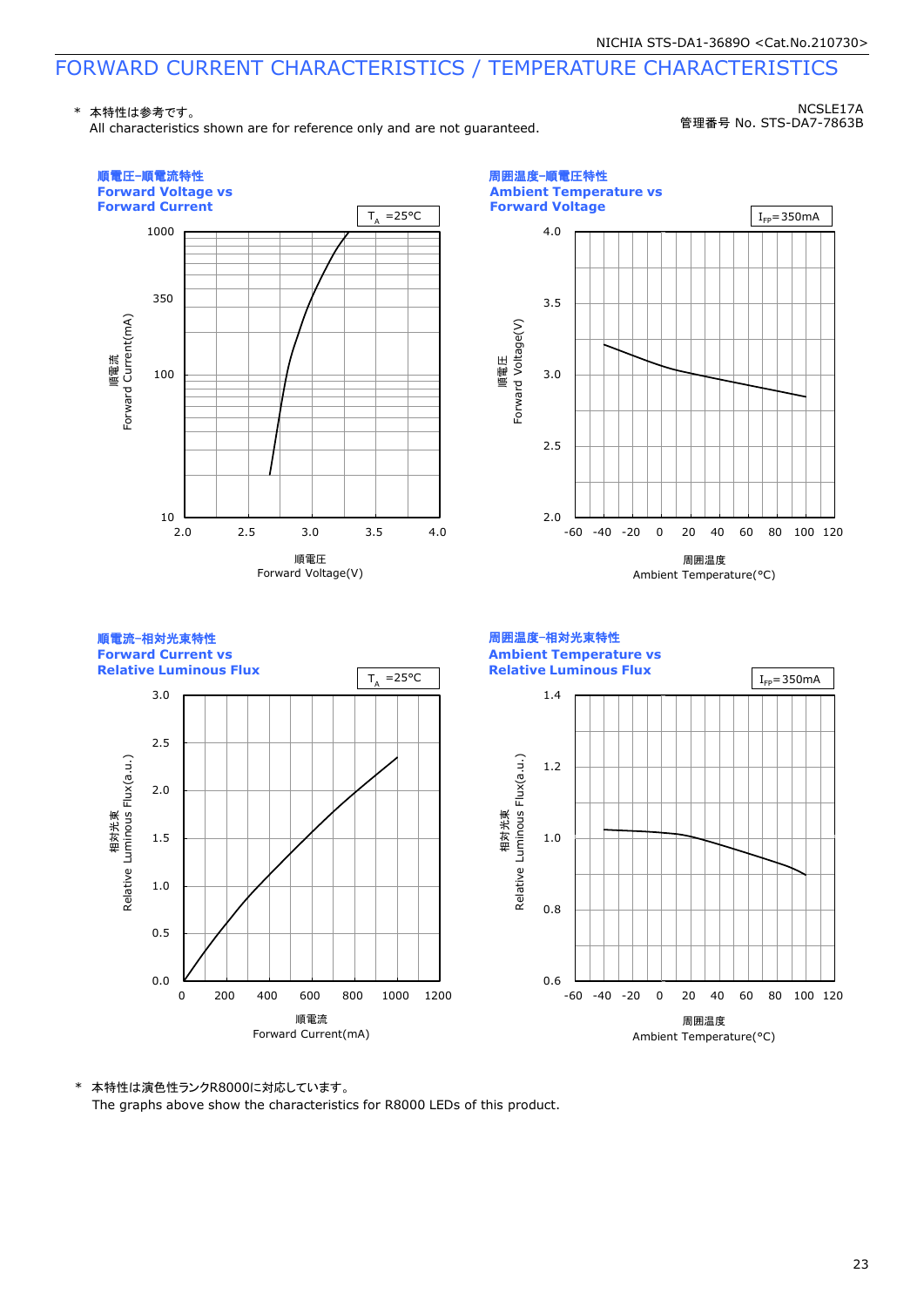\* 本特性は参考です。

All characteristics shown are for reference only and are not guaranteed.

NCSLE17A 管理番号 No. STS-DA7-10347



\* 本特性は演色性ランクR9050に対応しています。 The graphs above show the characteristics for R9050 LEDs of this product.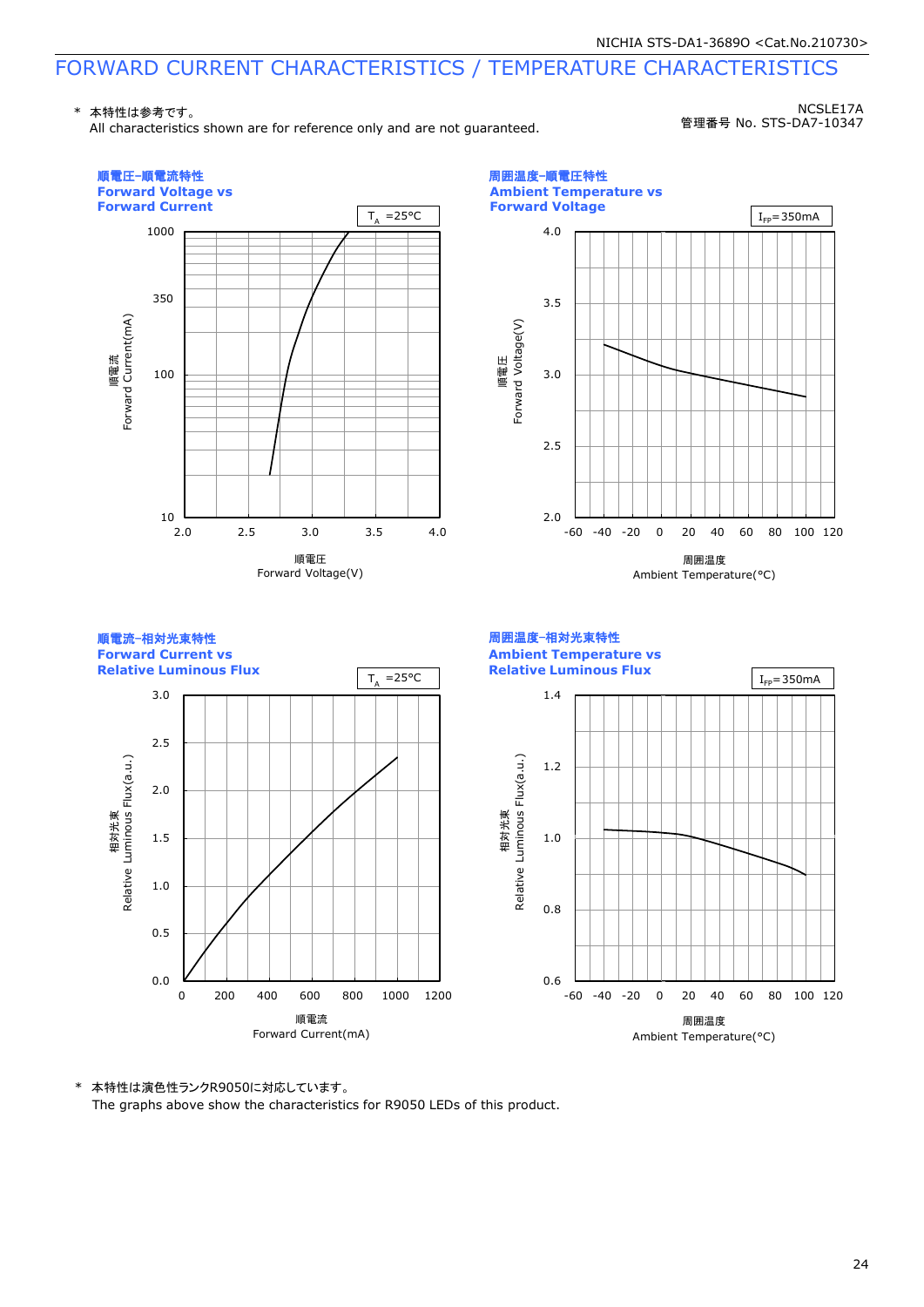\* 本特性は参考です。

All characteristics shown are for reference only and are not guaranteed.

NCSLE17A 管理番号 No. STS-DA7-10348



\* 本特性は演色性ランクR9080に対応しています。 The graphs above show the characteristics for R9080 LEDs of this product.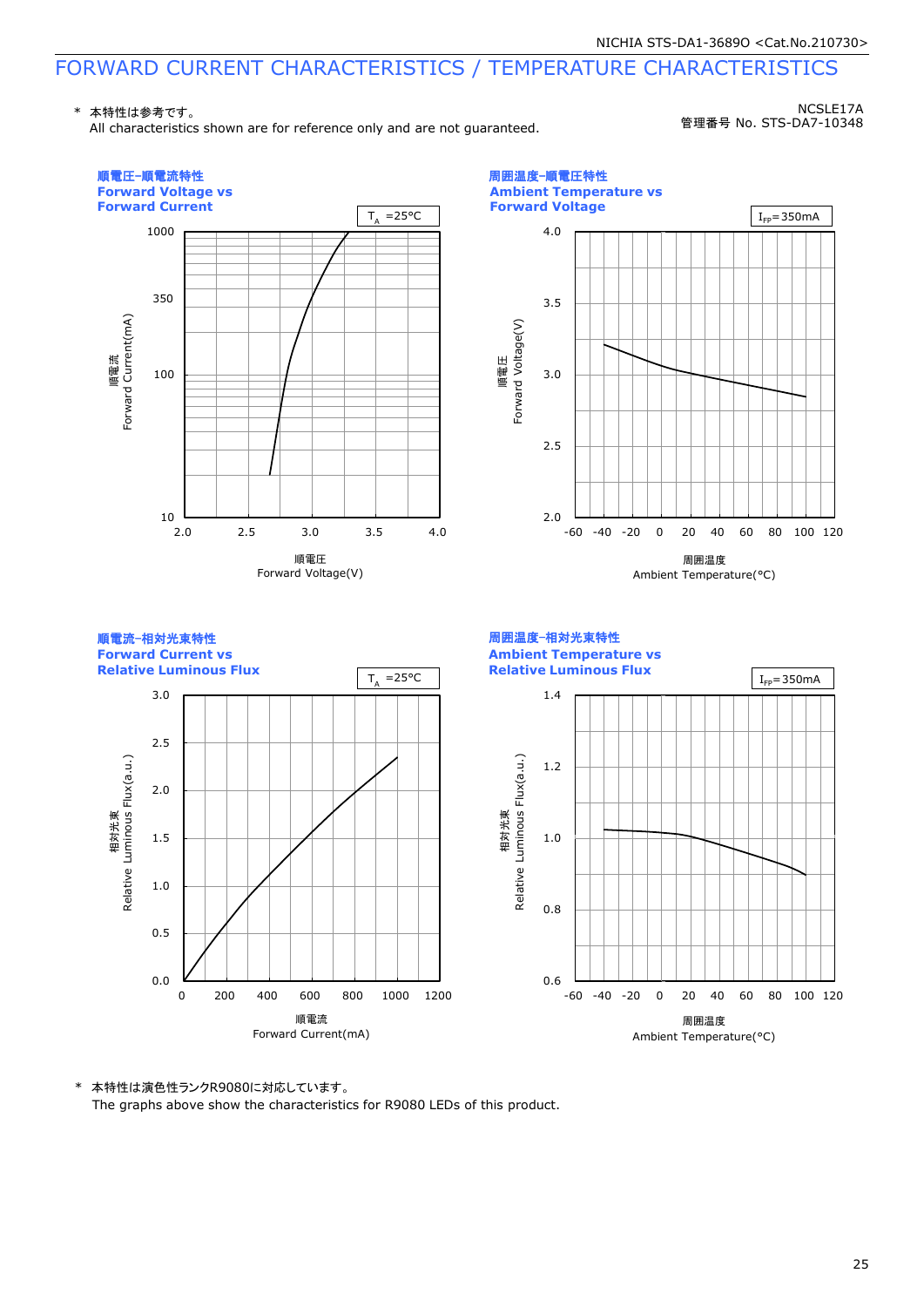\* All characteristics shown are for reference only and are not guaranteed. 本特性は参考です。

NCSLE17A No. STS-DA7-8073A



0.41 0.42 0.43 0.44 0.45

x

\* The graphs above show the characteristics for R70 LEDs of this product. 本特性は演色性ランクR70に対応しています。

 $0.38$   $0.41$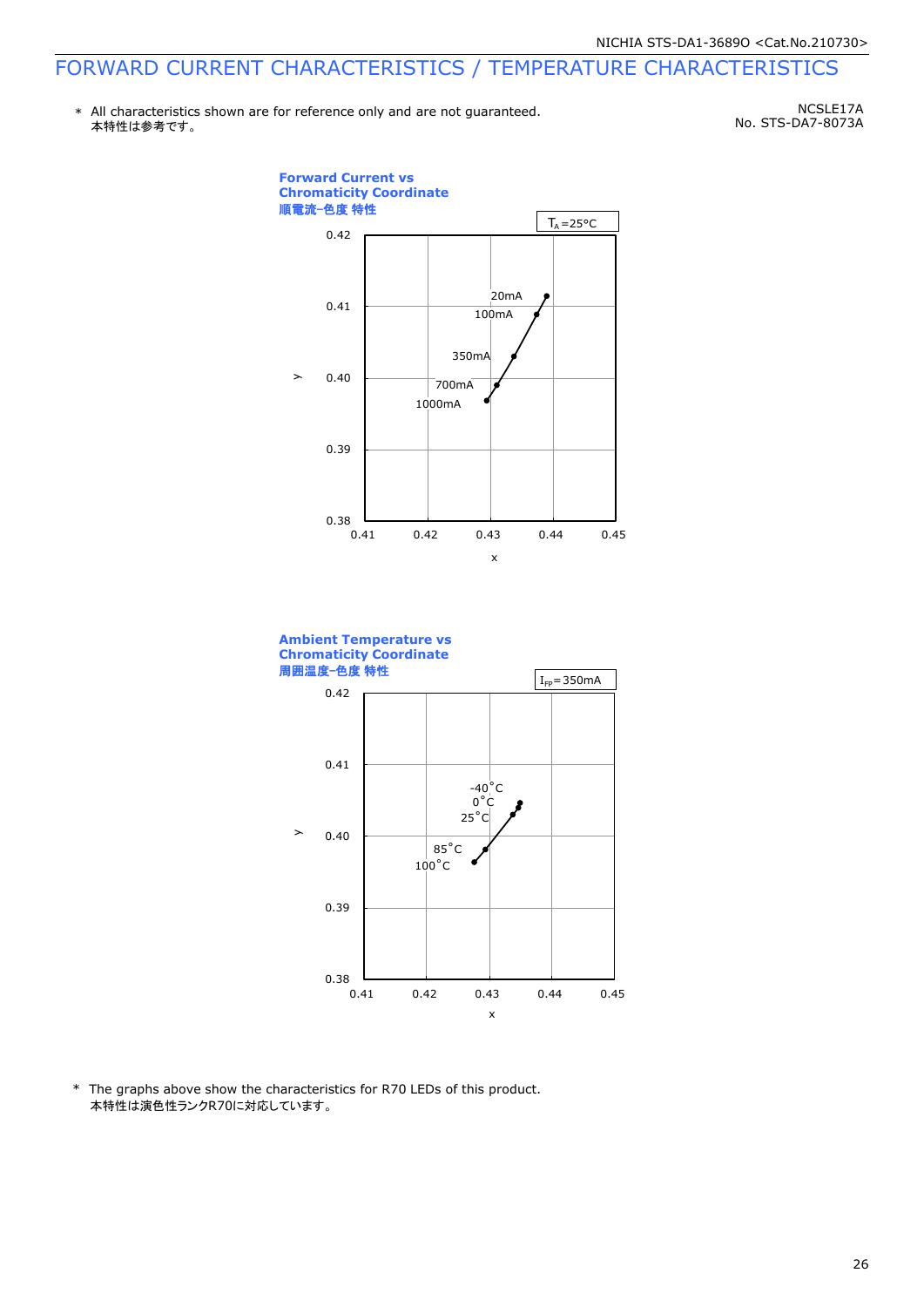\* All characteristics shown are for reference only and are not guaranteed. 本特性は参考です。

NCSLE17A No. STS-DA7-7864B



0.41 0.42 0.43 0.44 0.45

x

\* The graphs above show the characteristics for R8000 LEDs of this product. 本特性は演色性ランクR8000に対応しています。

 $0.38$   $0.41$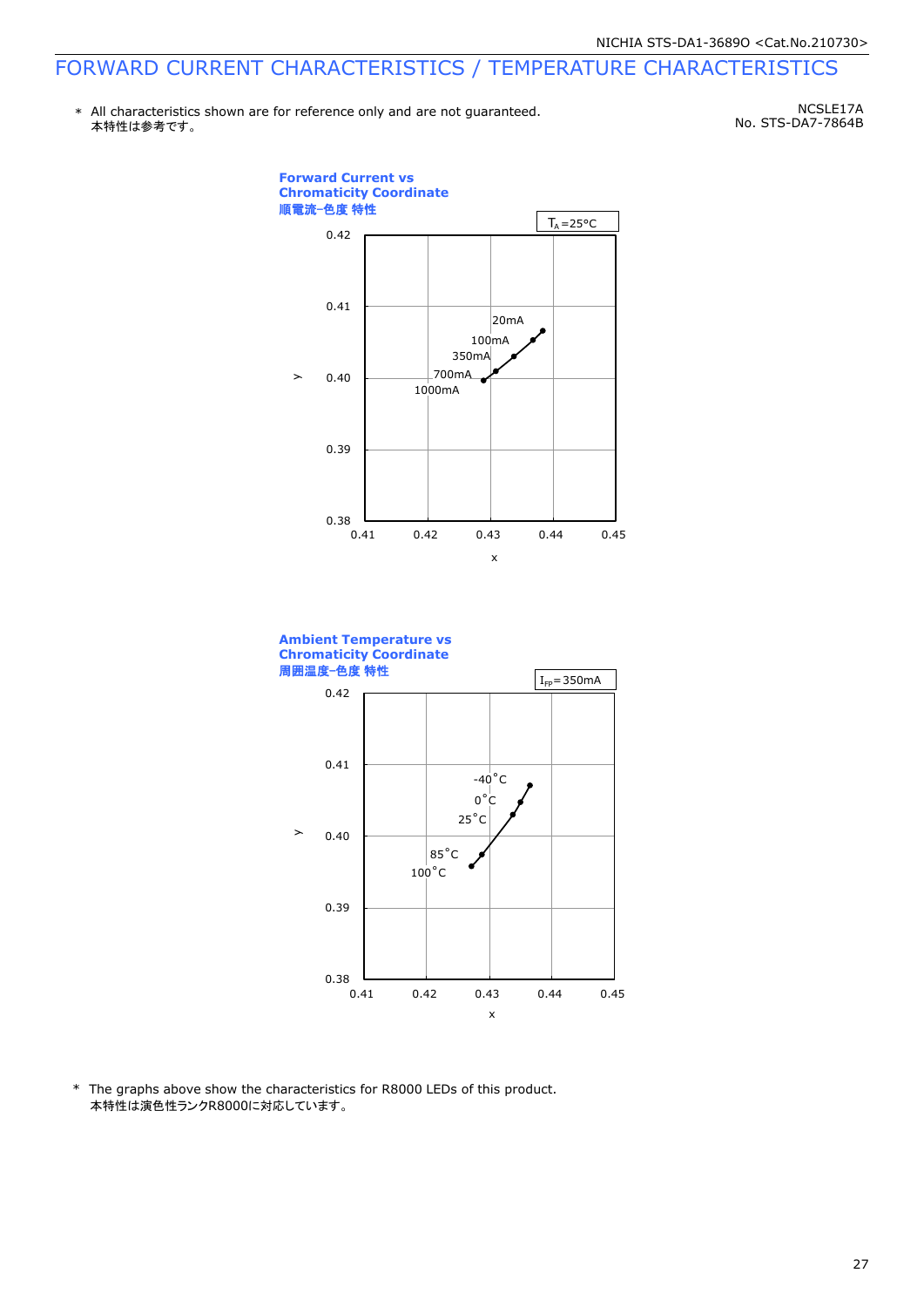\* All characteristics shown are for reference only and are not guaranteed. 本特性は参考です。

NCSLE17A No. STS-DA7-8884A



100˚C 85˚C

0.41 0.42 0.43 0.44 0.45

x

\* The graphs above show the characteristics for R9050 LEDs of this product. 本特性は演色性ランクR9050に対応しています。

 $0.38$   $0.41$ 

0.39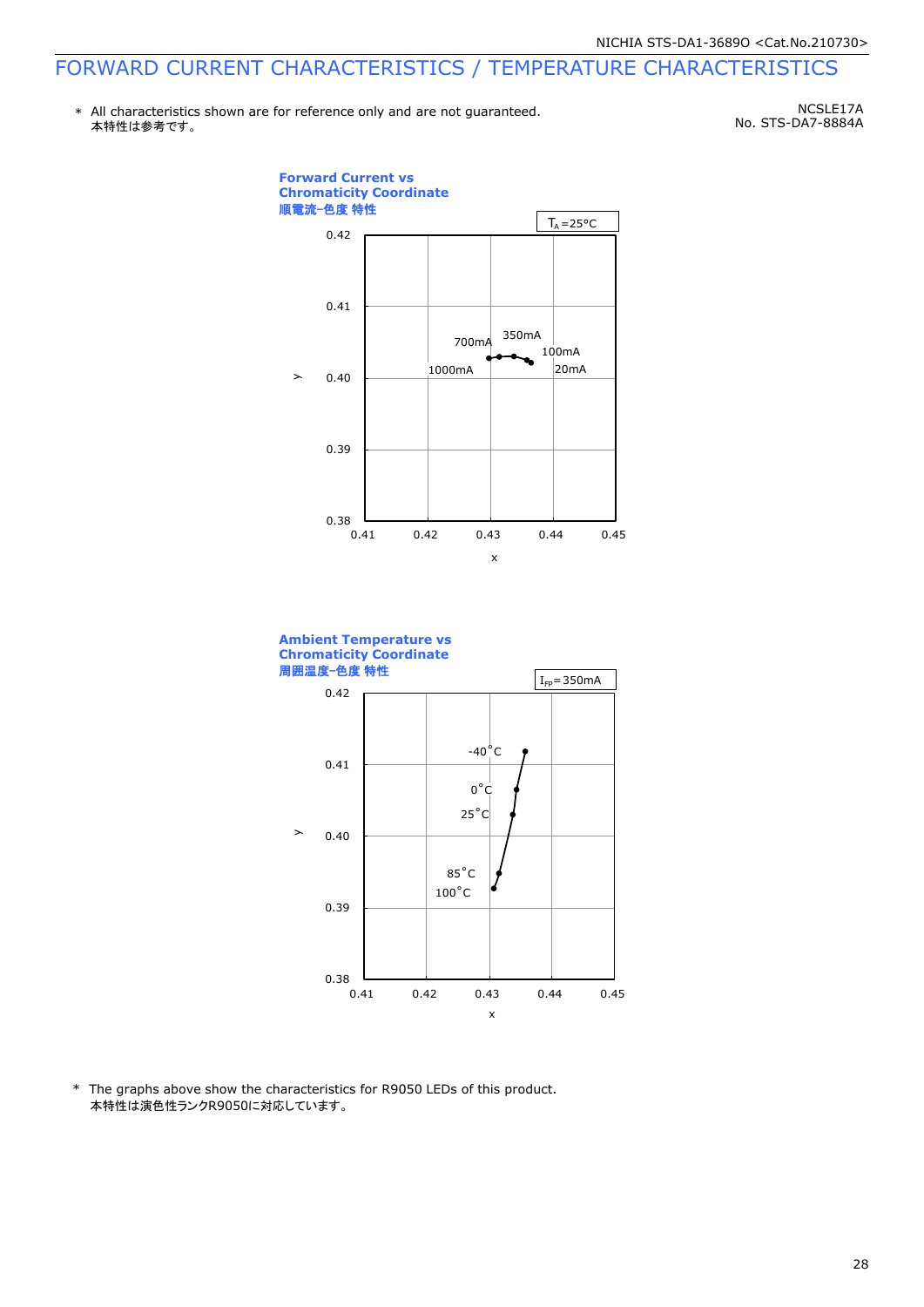\* All characteristics shown are for reference only and are not guaranteed. 本特性は参考です。

NCSLE17A No. STS-DA7-9387A





\* The graphs above show the characteristics for R9080 LEDs of this product. 本特性は演色性ランクR9080に対応しています。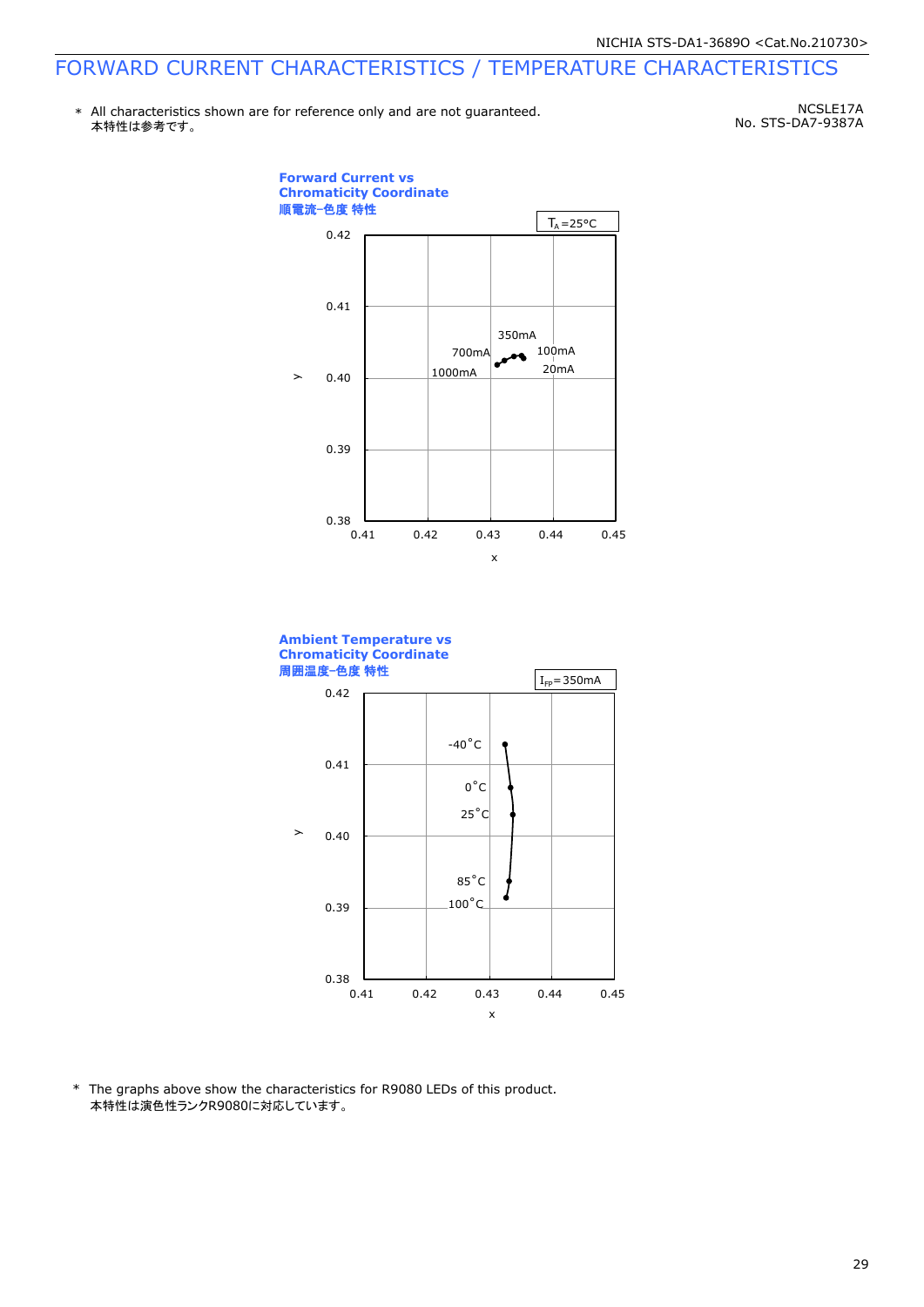### RELIABILITY

#### (1) Tests and Results

| <b>Test</b>                                           | Reference<br><b>Standard</b>    | <b>Test Conditions</b>                                                             | <b>Test</b><br><b>Duration</b> | Failure<br>Criteria<br># | Units<br>Failed/Tested |
|-------------------------------------------------------|---------------------------------|------------------------------------------------------------------------------------|--------------------------------|--------------------------|------------------------|
| Resistance to<br>Soldering Heat<br>(Reflow Soldering) | JEITA ED-4701<br>300 301        | T <sub>sld</sub> =260°C, 10sec, 2reflows,<br>Precondition: 30°C, 70%RH,<br>4weeks  |                                | #1                       | 0/22                   |
| Solderability                                         | JEITA ED-4701<br>303 303A       | $T_{\text{std}} = 245 \pm 5^{\circ}$ C, 5sec,<br>Lead-free Solder(Sn-3.0Ag-0.5Cu)  |                                | #2                       | 0/22                   |
| Temperature Cycle                                     | JEITA ED-4701<br>100 105        | $-40\degree$ C(30min)~25°C(5min)~<br>100°C(30min)~25°C(5min)                       | 100cycles                      | #1                       | 0/22                   |
| Moisture Resistance<br>(Cyclic)                       | <b>JEITA ED-4701</b><br>200 203 | 25°C~65°C~-10°C, 90%RH,<br>24hr per cycle                                          | 10cycles                       | #1                       | 0/22                   |
| High Temperature<br>Storage                           | JEITA ED-4701<br>200 201        | $T_A = 100$ °C                                                                     | 1000hours                      | #1                       | 0/22                   |
| <b>Temperature Humidity</b><br>Storage                | JEITA ED-4701<br>100 103        | TA=60°C, RH=90%                                                                    | 1000hours                      | #1                       | 0/22                   |
| Low Temperature<br>Storage                            | JEITA ED-4701<br>200 202        | $T_A = -40°C$                                                                      | 1000hours                      | #1                       | 0/22                   |
| Room Temperature<br>Operating Life                    |                                 | TA=25°C, IF=700mA<br>Test board: See NOTES below                                   | 1000hours                      | #1                       | 0/22                   |
| High Temperature<br>Operating Life                    |                                 | $T_A = 100$ °C, I <sub>F</sub> = 300 mA<br>Test board: See NOTES below             | 1000hours                      | #1                       | 0/22                   |
| Temperature Humidity<br>Operating Life                |                                 | 60°C, RH=90%, IF=650mA<br>Test board: See NOTES below                              | 500hours                       | #1                       | 0/22                   |
| Low Temperature<br>Operating Life                     |                                 | $T_A = -40$ °C, I <sub>F</sub> =700mA<br>Test board: See NOTES below               | 1000hours                      | #1                       | 0/22                   |
| Vibration                                             | JEITA ED-4701<br>400 403        | 200m/s <sup>2</sup> , 100 $\sim$ 2000 $\sim$ 100Hz,<br>4cycles, 4min, each X, Y, Z | 48minutes                      | #1                       | 0/22                   |
| Free Fall                                             |                                 | 3drops from a height of 75cm                                                       |                                | #1                       | 0/22                   |

NOTES:

1) Test board: FR4 board thickness=1.6mm, copper layer thickness=35μm, RθJΑ≈35°C/W

2) Measurements are performed after allowing the LEDs to return to room temperature.

#### (2) Failure Criteria

| Criteria $#$ | Items                    | Conditions    | <b>Failure Criteria</b>       |
|--------------|--------------------------|---------------|-------------------------------|
| #1           | Forward Voltage( $V_F$ ) | $I_F = 350mA$ | $>$ U.S.L. $\times$ 1.1       |
|              | Luminous $Flux(\Phi_v)$  | $I_F = 350mA$ | $<$ L.S.L. $\times$ 0.7       |
|              | Reverse Current $(I_R)$  | $V_R = 5V$    | $>$ U.S.L. $\times$ 2.0       |
| #2           | Solderability            | -             | Less than 95% solder coverage |

U.S.L. : Upper Specification Limit L.S.L. : Lower Specification Limit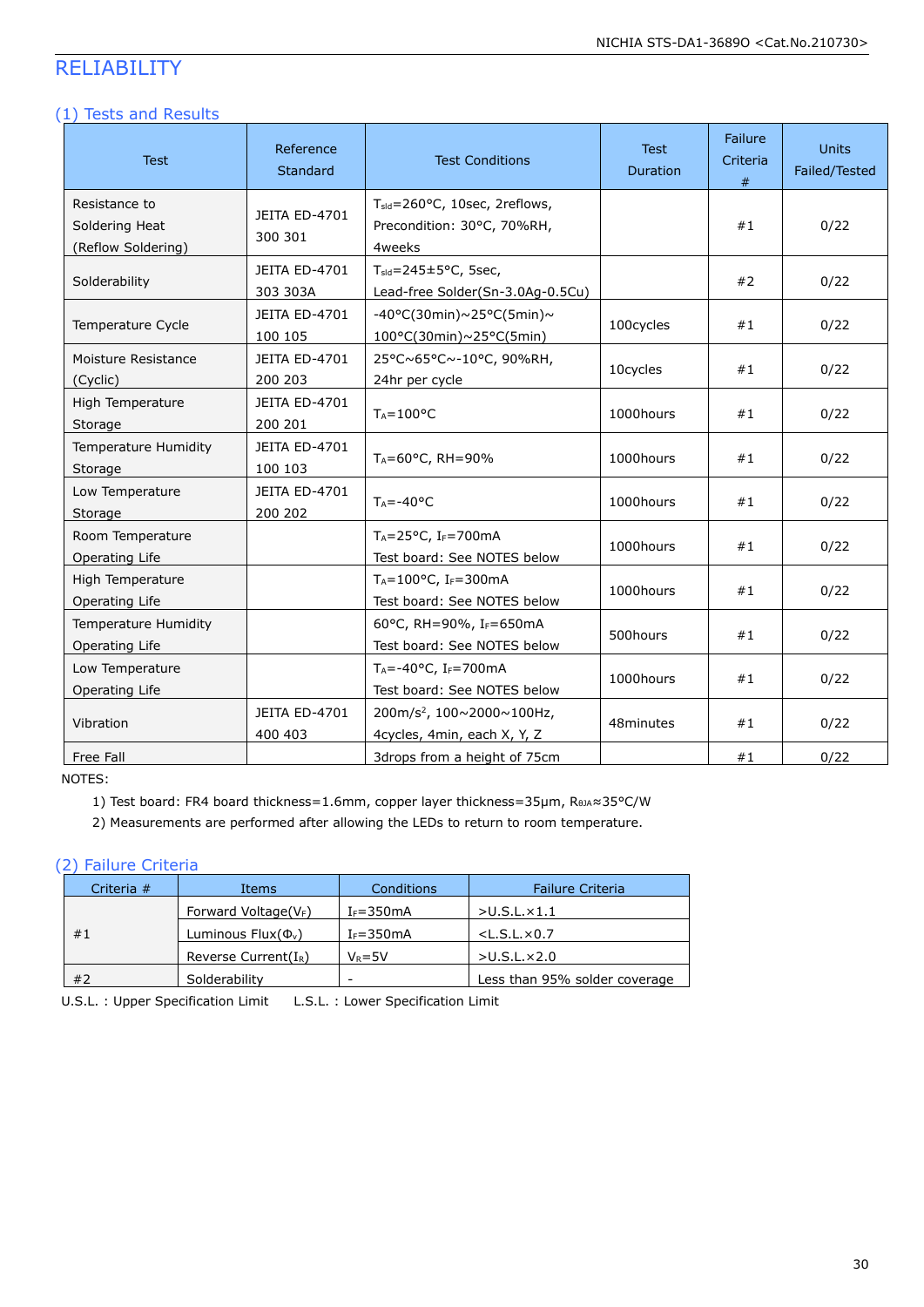#### CAUTIONS

#### (1) Storage

| Conditions |                             | Temperature | Humidity | <b>Time</b>                      |
|------------|-----------------------------|-------------|----------|----------------------------------|
| Storage    | Before Opening Aluminum Bag | ≤30°C       | ≤90%RH   | Within 1 Year from Delivery Date |
|            | After Opening Aluminum Bag  | ≤30°C       | ≤70%RH   | ≤4weeks                          |

- The storage/packaging requirements for this LED are comparable to JEDEC Moisture Sensitivity Level (MSL) 2a or equivalent. Nichia used IPC/JEDEC STD-020 as a reference to rate the MSL of this LED.
- Ensure that soldering is completed within the storage times detailed above.
- This LED uses a package that could absorb moisture; if the package absorbs moisture and is exposed to heat during soldering, it may cause the moisture to vaporize and the package to expand and the resulting pressure may cause internal delamination. This may cause the optical characteristics to degrade. To minimize moisture absorption in storage/transit, moisture-proof aluminum bags are used for the LEDs with a silica gel packet to absorb any air moisture in the bag. The silica gel beads turn blue to red as they absorb moisture.
- Once the moisture-proof aluminum bag is open, ensure that the LED is soldered to a PCB within the range of the conditions above. To store any remaining unused LEDs, use a hermetically sealed container with silica gel desiccants. Nichia recommends placing them back to the original moisture-proof bag and reseal it.
- This LED has gold-plated electrodes. If the LEDs are exposed to a corrosive environment, it may cause the plated surface to tarnish causing issues (i.e. solderability). Ensure that when storing LEDs, a hermetically sealed container is used. Nichia recommends placing them back to the original moisture-proof bag and reseal it.
- To prevent substances/gases from affecting the plated surface, ensure that the parts/materials used with the LEDs in the same assembly/system do not contain sulfur (e.g. gasket/seal, adhesive, etc.). If the plating is contaminated, it may cause issues (e.g. electric connection failures). If a gasket/seal is used, silicone rubber gaskets/seals are recommended; ensure that this use of silicone does not result in issues (e.g. electrical connection failures) caused by low molecular weight volatile siloxane.
- To avoid condensation, the LEDs must not be stored in areas where temperature and humidity fluctuate greatly.
- Do not store the LEDs in a dusty environment.
- Do not expose the LEDs to direct sunlight and/or an environment over a long period of time where the temperature is higher than normal room temperature.

#### (2) Directions for Use

● The circuit must be designed to ensure that the Absolute Maximum Ratings are not exceeded for each LED. The LEDs should be operated at a constant current per LED. In the case of operating at a constant voltage, Circuit B is recommended. If Circuit A is used, it may cause the currents flowing through the LEDs to vary due to the variation in the forward voltage characteristics of the LEDs on the circuit.



- This LED is designed to be operated at a forward current. Ensure that no voltage is applied to the LED in the forward/reverse direction while the LED is off. If the LEDs are used in an environment where reverse voltages are applied to the LED continuously, it may cause electrochemical migration to occur causing the LED to be damaged. When not in use for a long period of time, the system's power should be turned off to ensure that there are no issues/damage.
- To stabilize the LED characteristics while in use, Nichia recommends that the LEDs are operated at currents ≥ 10% of the sorting current.
- If LEDs are arranged into rows and columns in a grid circuit (i.e. LED matrix circuit) and operated, ensure that when using a pulsed mode to operate the LEDs in a matrix circuit, the reverse voltage for any of the LEDs does not exceed the Absolute Maximum Rating while the LED is off.
- Ensure that transient excessive voltages (e.g. lightning surge) are not applied to the LEDs.
- If the LEDs are used for outdoor applications, ensure that necessary measures are taken (e.g. protecting the LEDs from water/salt damage and high humidity).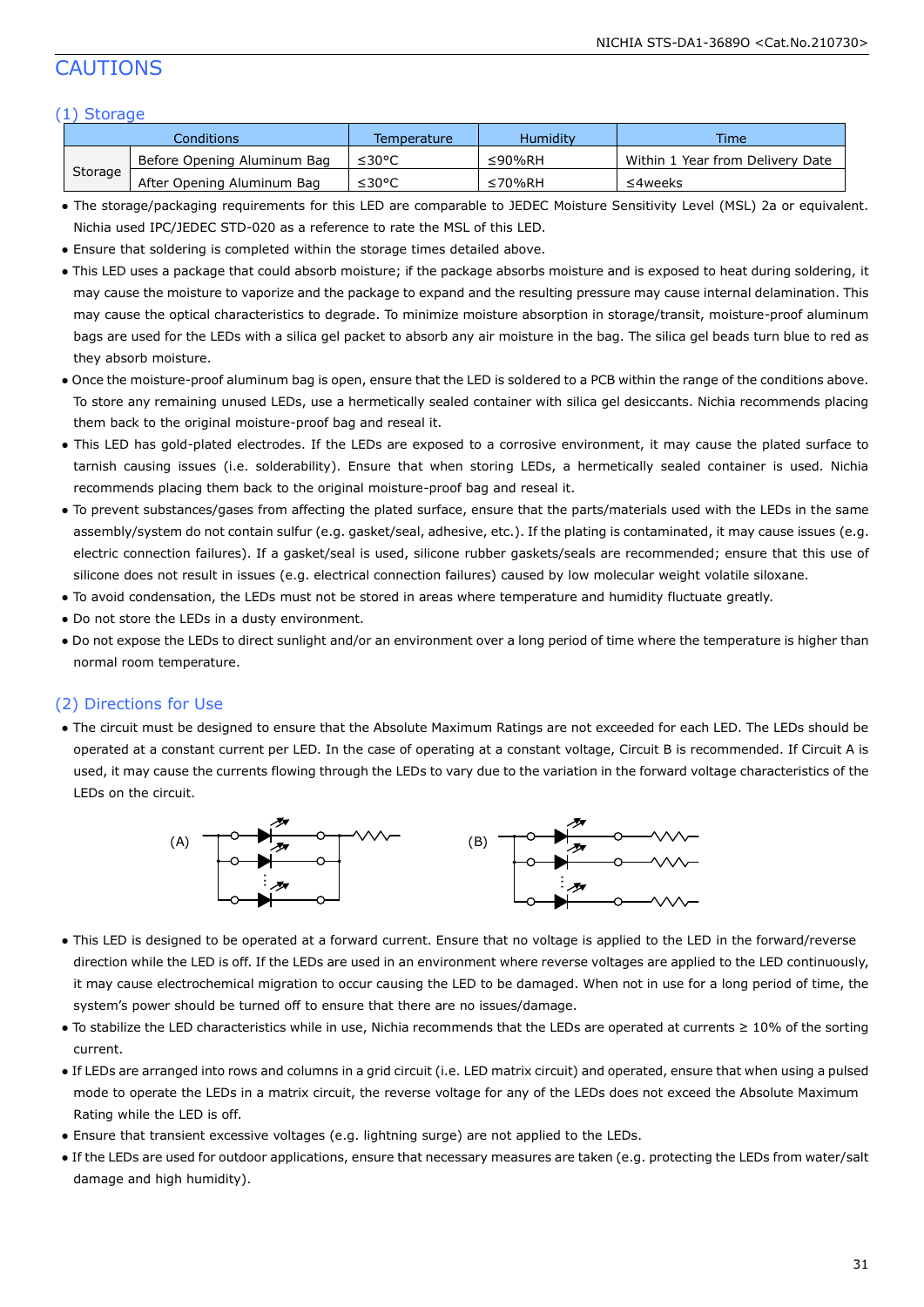#### (3) Handling Precautions

- Do not handle the LEDs with bare hands as it will contaminate the LED surface and may affect the optical characteristics: it might cause the LED to be deformed and/or the bump to break, which will cause the LED not to illuminate.
- This LED uses a silicone resin for the encapsulating resin; the silicone is very soft. If an object (e.g. hand, nozzle, tweezers, etc.) comes in contact with the surface of the encapsulating resin when handling an LED, it may cause damage to the encapsulating resin surface (e.g. cut, scratch, chip, crack, delamination, and deformation). If force is applied to the encapsulating resin, it may cause the internal connection to fail causing a catastrophic failure (i.e. the LED not to illuminate). Ensure that when handling LEDs, the encapsulating resin does not have contact with any object that may cause this damage (e.g. hand, tweezers, pick-and-place nozzle, etc.) and is not exposed to excessive force.
- Dropping may cause damage to the LED (e.g. deformation).
- Do not stack assembled PCBs together. Otherwise, it may cause damage to the resin (e.g. cut, scratch, chip, crack, delamination and deformation) and the internal connection to fail causing a catastrophic failure (i.e. the LED not to illuminate).

#### (4) Design Consideration

- If the LEDs are soldered to a PCB and the PCB assembly is bent (e.g. PCB depaneling process), it may cause the LED package to break. The PCB layout should be designed to minimize the mechanical stress on the LEDs when the PCB assembly is bent/warped.
- The amount of mechanical stress exerted on the LED from depaneling may vary depending on the LED position/orientation on the PCB assembly (e.g. especially in areas near V-groove scores). The PCB layout should be designed to minimize the mechanical stress on the LEDs when the PCB is separated into individual PCB assemblies.
- To separate a PCB populated with the LEDs, use a specially designed tool. Do not break the PCB by hand.
- Volatile organic compounds that have been released from materials present around the LEDs (e.g. housing, gasket/seal, adhesive, secondary lens, lens cover, grease, etc.) may penetrate the LED emitting surface. If the LEDs are being used in a hermetically/near-hermetically sealed environment, these volatile compounds can discolor after being exposed to heat and/or photon energy and it may greatly reduce the LED light output and/or color shift. In this case, ventilating the environment may improve the reduction in light output and/or color shift. Perform a light-up test of the chosen application for optical evaluation prior to use to ensure that there are no issues, this test should be performed taking into consideration the conditions/environments in which the end-product containing these LEDs will actually be used.
- The characteristics of the LEDs (e.g. chromaticity, color rendering index, etc.) will vary depending on how the LEDs are designed into the application (e.g. secondary lens, luminaire cover/housing, etc. for ease of dissipation), how they were assembled, under what conditions/environments they are used (e.g. operating current/temperature, etc.), and how long they have been used (e.g. storage/operating hours, etc.). To ensure that there are no issues (e.g. deviations/changes in the characteristics, etc.) with the chosen application, perform a sufficient verification prior to use.
- Ensure that the chosen soldering pad pattern has a solder mask which does not cover the copper pads that the LED will be attached to or the area underneath the LED.

(Non Solder Mask Defined [NSMD] pads are recommended; see the figure below.)

#### **Refer to the relevant application notes. To access the application notes, go to the Technical Suggestions And Recommendations section of Nichia's website.**

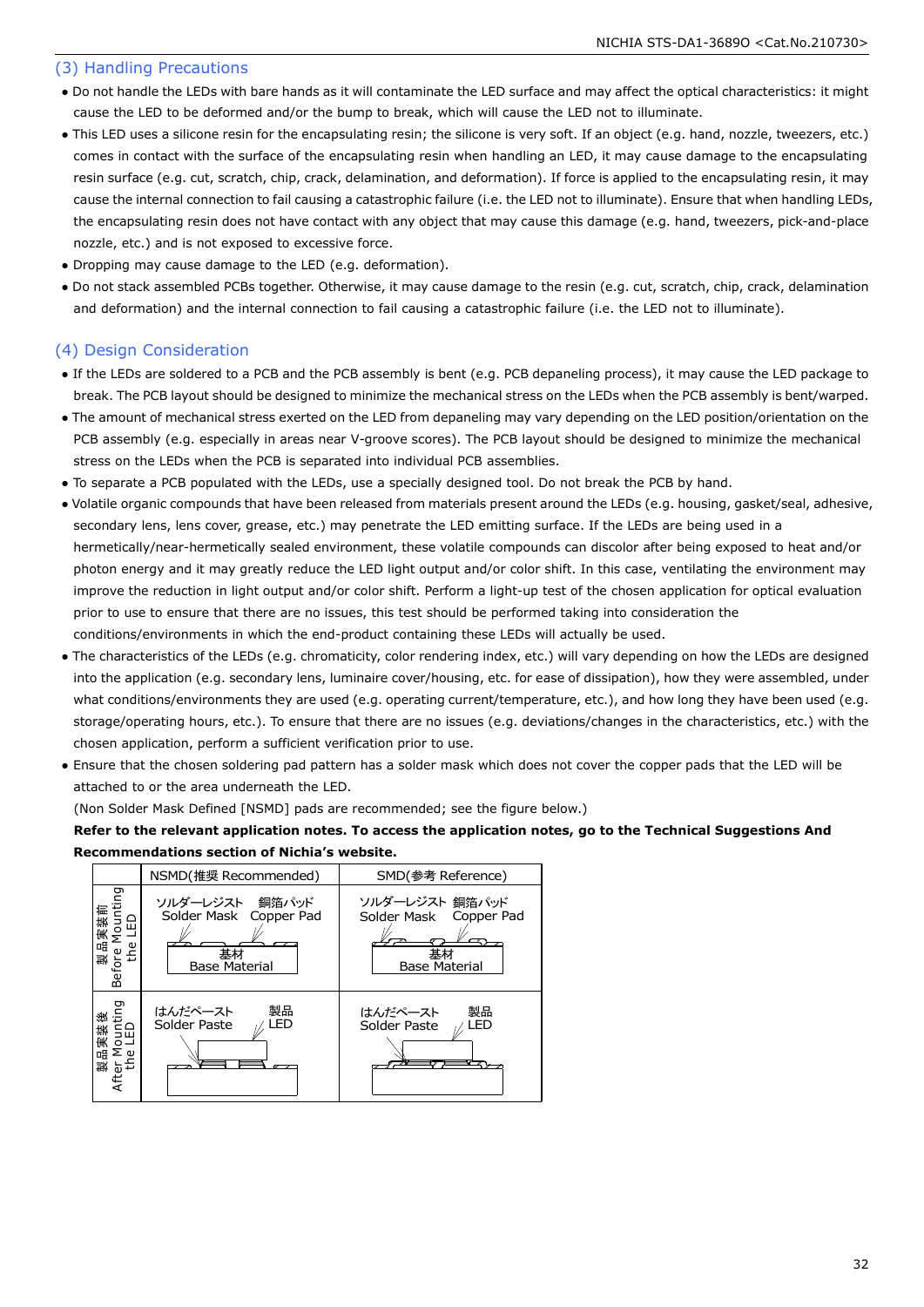#### (5) Electrostatic Discharge (ESD)

- This LED is sensitive to transient excessive voltages (e.g. ESD, lightning surge). If this excessive voltage occurs in the circuit, it may cause the LED to be damaged causing issues (e.g. the LED to become dimmer or not to illuminate [i.e. catastrophic failure]). Ensure that when handling the LEDs, necessary measures are taken to protect them from an ESD discharge. The following examples are recommended measures to eliminate the charge:
	- Grounded wrist strap, ESD footwear, clothes, and floors
	- Grounded workstation equipment and tools
	- ESD table/shelf mat made of conductive materials
- Ensure that all necessary measures are taken to prevent the LEDs from being exposed to transient excessive voltages (e.g. ESD, lightning surge):
	- tools, jigs, and machines that are used are properly grounded
	- appropriate ESD materials/equipment are used in the work area
	- the system/assembly is designed to provide ESD protection for the LEDs
- If the tool/equipment used is an insulator (e.g. glass cover, plastic, etc.), ensure that necessary measures have been taken to protect the LED from transient excessive voltages (e.g. ESD). The following examples are recommended measures to eliminate the charge:
	- Dissipating static charge with conductive materials
	- Preventing charge generation with moisture
	- Neutralizing the charge with ionizers
- To detect if an LED was damaged by transient excess voltages (i.e. an ESD event during the system's assembly process), perform a characteristics inspection (e.g. forward voltage measurement, light-up test) at low current (≤1mA).
- Failure Criteria:  $V_F < 2.0V$  at I $_F = 0.5mA$

If any one or more dice, except for the red die, are damaged by transient excess voltages (e.g. ESD), it will cause:

- the leakage current to increase
- the Forward Voltage  $(V_F)$  to decrease
- the LED not to illuminate at a low current

#### (6) Thermal Management

- The Absolute Maximum Junction Temperature  $(T<sub>J</sub>)$  must not be exceeded under any circumstances. The increase in the temperature of an LED while in operation may vary depending on the PCB thermal resistance and the density of LEDs on the PCB assembly. Ensure that when using the LEDs for the chosen application, heat is not concentrated in an area and properly managed in the system/assembly.
- The operating current should be determined by considering the temperature conditions surrounding the LED (i.e. TA). Ensure that when operating the LED, proper measures are taken to dissipate the heat.
- The following two equations can be used to calculate the LED junction temperature:
	- 1)  $T_J = T_A + R_{\thetaJA} \cdot W$  2)  $T_J = T_C + R_{\thetaJC} \cdot W$ 
		- \*TJ=LED Junction Temperature: °C
		- T<sub>A</sub>=Ambient Temperature: °C
		- T<sub>C</sub>=Case Temperature: °C

RθJA=Thermal Resistance from Junction to Ambient: °C/W

R<sub>θJC</sub>=Thermal Resistance from Junction to T<sub>C</sub> Measurement Point: °C/W

W=Input Power(IFXVF): W

T<sub>C</sub> Measurement Point



• Once the LEDs have been soldered to a PCB, it is difficult to measure T<sub>c</sub> due to the location of the T<sub>C</sub> measurement point. **Refer to the relevant application notes for other methods of determining the TJ. To access the application notes, go to the Technical Suggestions And Recommendations section of Nichia's website.**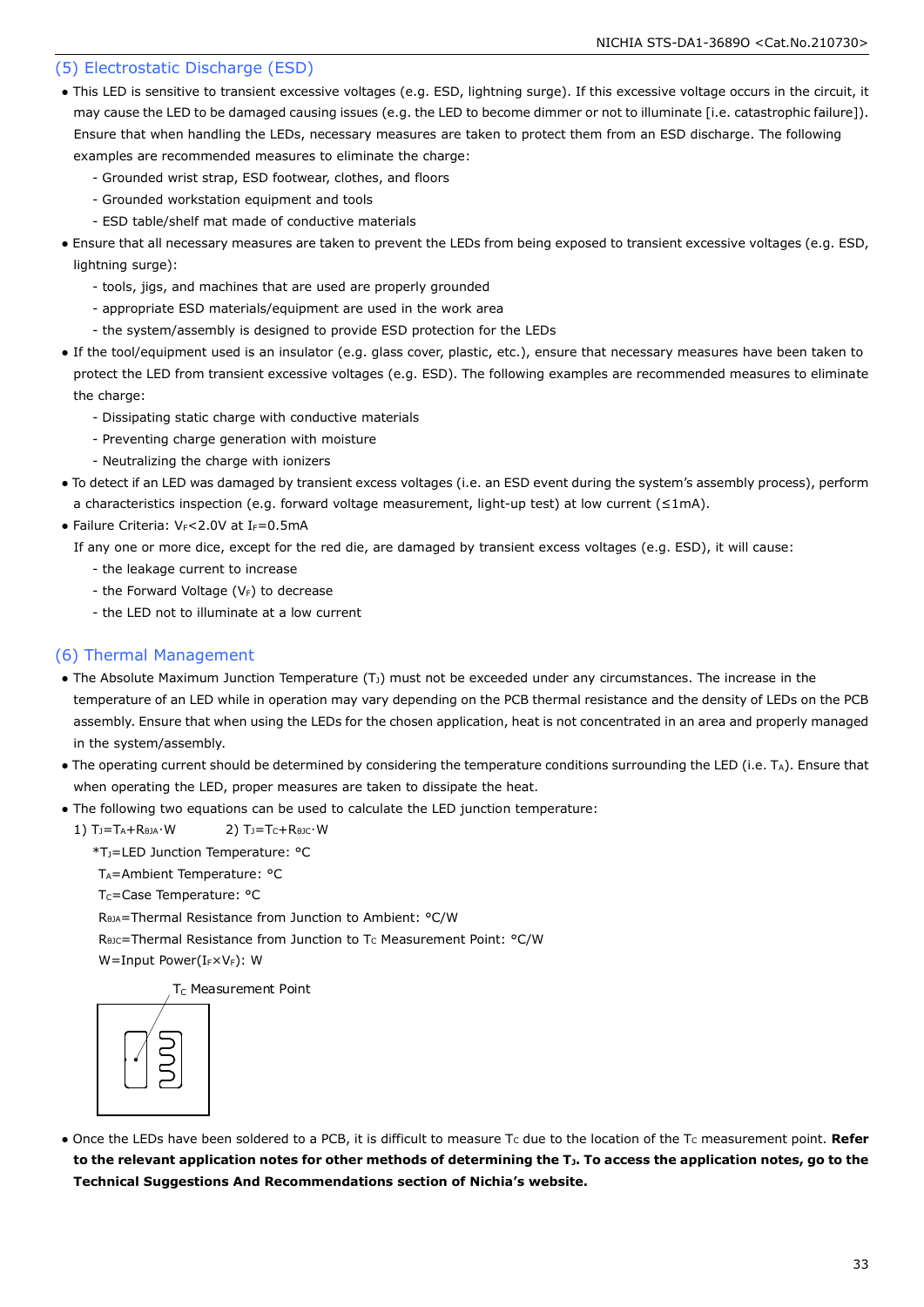#### (7) Cleaning

- Do not clean the LEDs with water, benzine and/or thinner.
- To clean the LEDs, use isopropyl alcohol (IPA). If another solvent is used, it may cause the LED package/resin to be damaged causing issues; ensure that sufficient verification is performed prior to use. Additionally, ensure that the solvent being used does not cause any other issues (e.g. CFC-based solvents are heavily regulated).
- If an LED is contaminated (e.g. dust/dirt), use a cloth soaked with isopropyl alcohol (IPA). Ensure that the cloth is firmly squeezed before wiping the LED.
- Do not clean the LEDs with an ultrasonic cleaner. If cleaning must be done, ensure that sufficient verification is performed by using a finished assembly with LEDs to determine cleaning conditions (e.g. ultrasonic power, LED position on the PCB assembly) that do not cause an issue.

#### (8) Eye Safety

- There may be two important international specifications that should be noted for safe use of the LEDs: IEC 62471:2006 Photobiological safety of lamps and lamp systems and IEC 60825-1:2001 (i.e. Edition 1.2) Safety of Laser Products - Part 1: Equipment Classification and Requirements. Ensure that when using the LEDs, there are no issues with the following points:
	- LEDs have been removed from the scope of IEC 60825-1 since IEC 60825-1:2007 (i.e. Edition 2.0) was published. However, depending on the country/region, there are cases where the requirements of the IEC 60825-1:2001 specifications or equivalent must be adhered to.
	- LEDs have been included in the scope of IEC 62471:2006 since the release of the specification in 2006.
	- Most Nichia LEDs will be classified as the Exempt Group or Risk Group 1 according to IEC 62471:2006. However, in the case of high-power LEDs containing blue wavelengths in the emission spectrum, there are LEDs that will be classified as Risk Group 2 depending on the characteristics (e.g. radiation flux, emission spectrum, directivity, etc.)
	- If the LED is used in a manner that produces an increased output or with an optic to collimate the light from the LED, it may cause damage to the human eye.
- If an LED is operated in a manner that emits a flashing light, it may cause health issues (e.g. visual stimuli causing eye discomfort). The system should be designed to ensure that there are no harmful effects on the human body.